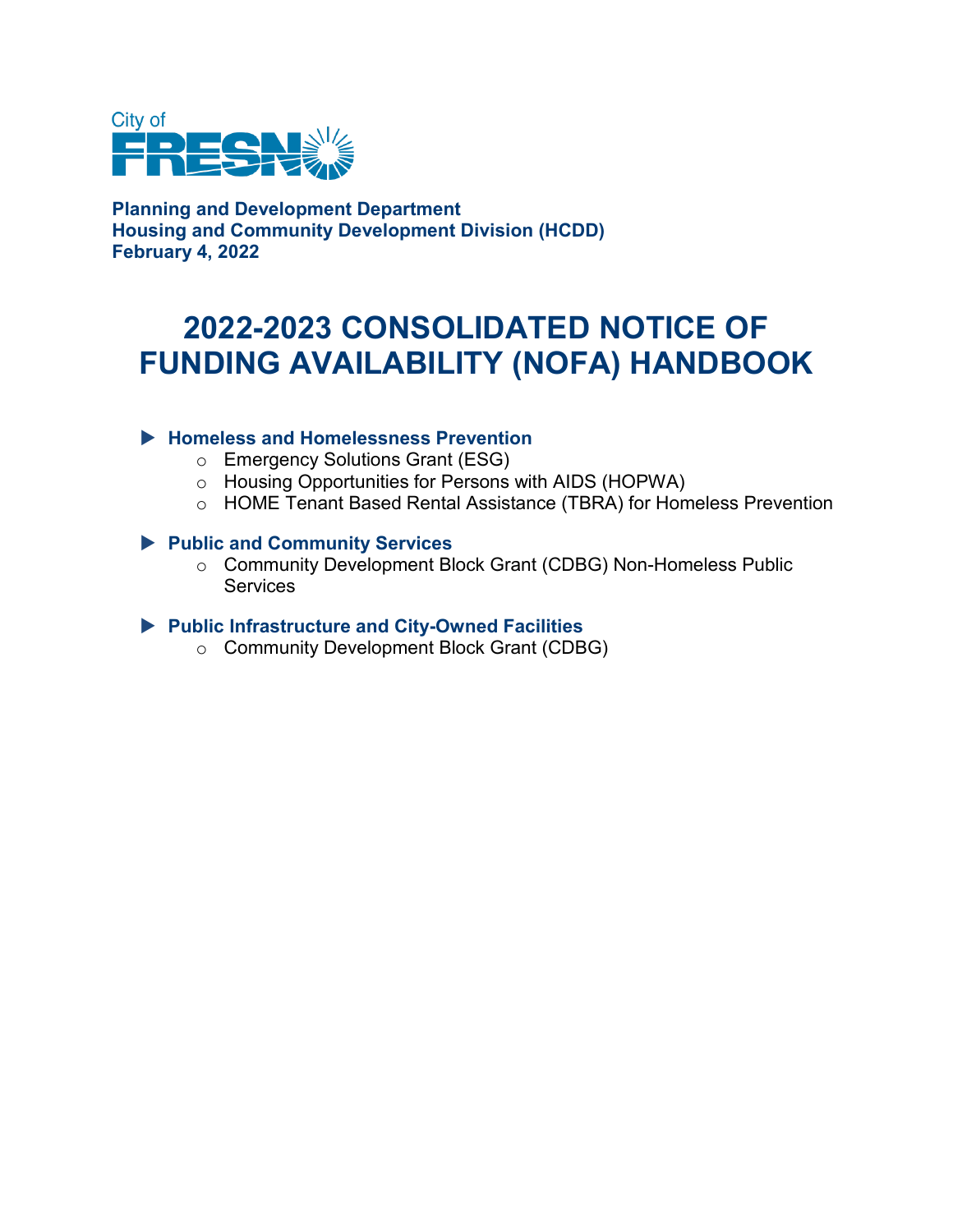# <span id="page-1-0"></span>**Table of Contents**

| Appendix G: Racially/Ethnically Concentrated Areas of Poverty (RECAPs) 35 |  |
|---------------------------------------------------------------------------|--|
|                                                                           |  |
|                                                                           |  |
|                                                                           |  |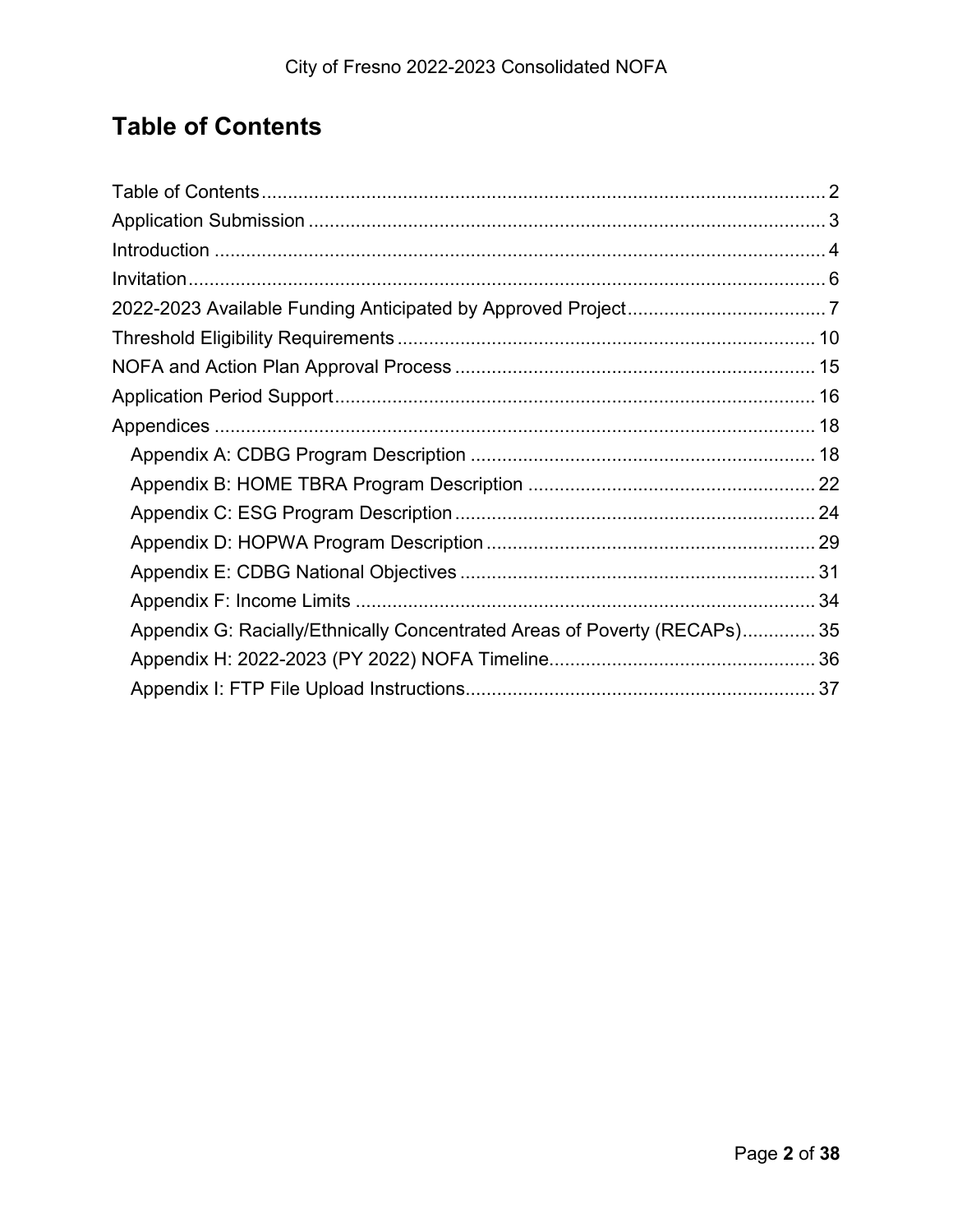### <span id="page-2-0"></span>**Application Submission**

#### *Application Deadline* **March 4, 2022 by 4:00 p.m.**

#### *Resolutions Authorizing Application Submission Deadline* **March 18, 2022 by 4:00 p.m.**

#### *Application Delivery*

1. Please submit an electronic version of your application by:

Email **HCDD@fresno.gov**, or

If your file is over 40 MB, use the City's FTP tool to create a link to the file and email the link to  $HCDD@f$  responged (instructions in the appendix)

Hard copies of applications and authorizing resolutions are not requested or accepted. If assistance is required for digital submission, please reach out to the contact listed below.

We will email you within one business day of receipt to confirm application submission – if you do not receive a confirmation, please contact the relevant person below:

#### *Contact Person*

- Homeless and Homelessness Prevention: Erika Lopez | 559-621-8403 | [erika.lopez@fresno.gov](mailto:erika.lopez@fresno.gov)
- Public and Community Services Kimberly Archie | 559-621-8458 | [kimberly.archie@fresno.gov](mailto:kimberly.archie@fresno.gov)
- Public Infrastructure & City-Owned Facilities Kimberly Archie | 559-621-8458 | [kimberly.archie@fresno.gov](mailto:kimberly.archie@fresno.gov)
- General Inquiries Housing & Community Development Division | 559-621-8300 | [HCDD@fresno.gov](mailto:HCDD@fresno.gov)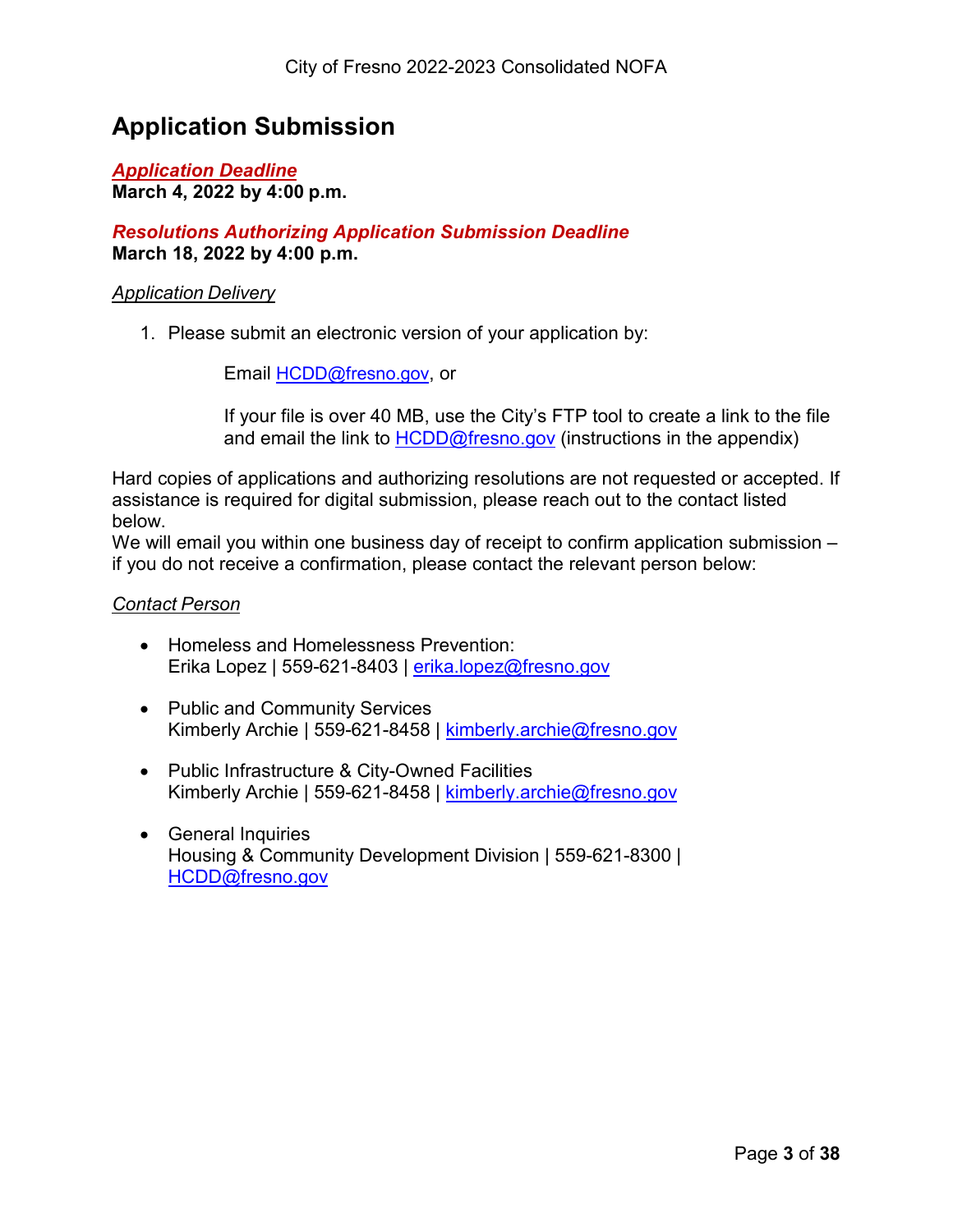### <span id="page-3-0"></span>**Introduction**

 $\overline{a}$ 

The purpose of this Handbook is to guide interested parties through the City of Fresno's Consolidated Notice of Funding Availability (NOFA) for 2022–2023. This Handbook provides a general overview of the NOFA process and applicable requirements and is for informational purposes only. **It is not intended to be a full disclosure of all applicable federal, state and/or local rules, regulations, procedures, and/or reporting requirements.**

The proposals submitted in response to the NOFA must align with the goals and priorities outlined in the City's 2020-2024 Consolidated Plan. Selections made through this NOFA will be incorporated into the 2022-2023 Annual Action Plan which will allocate the City's annual entitlement funding from the U.S. Department of Housing and Urban Development's Office of Community Planning and Development (HUD CPD) entitlement funding according to the City's 2020 – 2024 Consolidated Plan. The priorities are:

- Homelessness and the Prevention of Homelessness Provide assistance for the homeless and those at risk of becoming homeless through safe low-barrier shelter options, housing first collaborations, and associated supportive services.
- Safe and Affordable Housing $1$ Improve access to affordable housing for low‐income and special needs households by partnering with interested developers to increase development of low-income and affordable housing in high opportunity areas, and by promoting the preservation and rehabilitation of existing affordable housing units.
- Public Infrastructure and Facilities<sup>[2](#page-3-2)</sup> Promote quality of life and neighborhood revitalization through improvements to current public infrastructure and facilities, and by closing gaps in areas with aging, lower quality, or nonexistent public infrastructure and facilities.
- Community Services Provide services to low‐income and special needs households that develop human capital and improve quality of life.

<span id="page-3-1"></span><sup>1</sup> The Affordable Housing Development and Substantial Rehabilitation NOFA is not part of this Consolidated NOFA and is expected to be released in May 2022 under a separate process.

<span id="page-3-2"></span><sup>2</sup> Public infrastructure and facilities applications will be accepted from City departments only.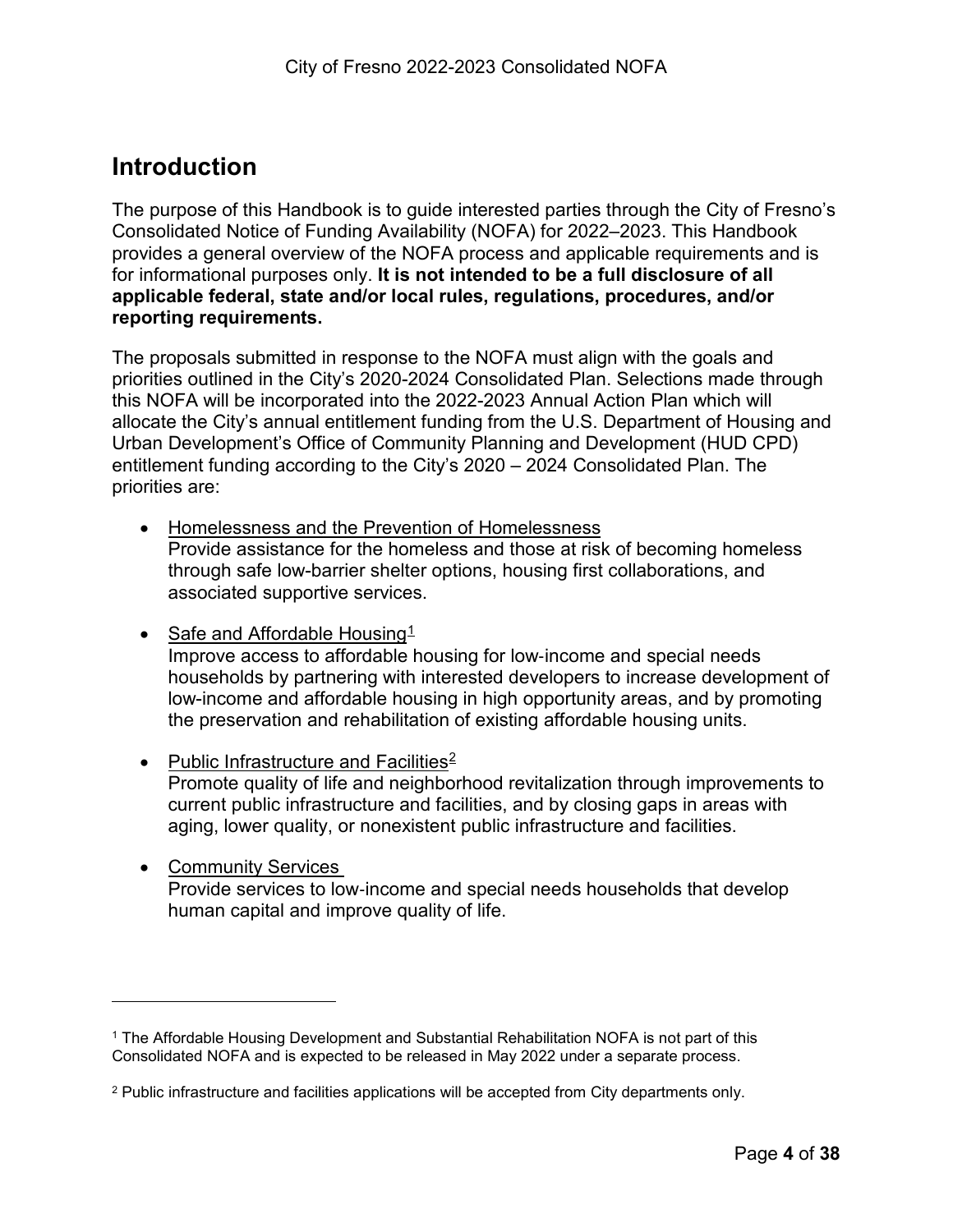#### • Fair Housing $3$

Provide services to residents and housing providers to advance fair housing.

• Compliance $4$ 

 $\overline{a}$ 

Plan and administer funding for community development, housing, and homelessness activities with improved transparency, increased community involvement, and full compliance with federal regulations.

The four HUD entitlement funded programs allocated through the Annual Action Plan are:

• Community Development Block Grant (CDBG)

Since 1974, the CDBG Program has provided a flexible source of annual funding to communities nationwide. The program offers local governments, with citizen participation, the opportunity to fund certain projects, programs, and/or public services provided that these meet one of the following three National Objectives: 1) benefit low/moderate-income (LMI) persons; 2) prevent or eliminate slums and blight; or 3) meets an urgent need. In the case of the City, all CDBG-funded projects and programs must meet the National Objective of benefitting LMI persons.

• Home Investment Partnerships Act (HOME)

The HOME Investment Partnerships Program (HOME) provides formula grants to localities to fund a wide range of activities, including building, buying, and/or rehabilitating affordable housing for rent or homeownership or providing direct rental assistance to low-income people. It is the largest Federal block grant to state and local governments designed exclusively to create affordable housing for low-income households.

- Housing Opportunities for Persons with AIDS (HOPWA) The Housing Opportunities for Persons with AIDS (HOPWA) Program is the only Federal program dedicated to the housing needs of people living with HIV/AIDS. Under the HOPWA Program, HUD makes grants to local communities, States, and nonprofit organizations for projects that benefit low-income persons living with HIV/AIDS and their families.
- Emergency Solutions Grant (ESG) ESG funds can be used to provide a wide range of services and supports under

<span id="page-4-0"></span><sup>3</sup> Fair Housing is not part of this Consolidated NOFA. A separate NOFA for Fair Housing Programs will be released on a date to be determined.

<span id="page-4-1"></span><sup>4</sup> Compliance and Administration will be performed by the City. The City is not soliciting applications for compliance and administration.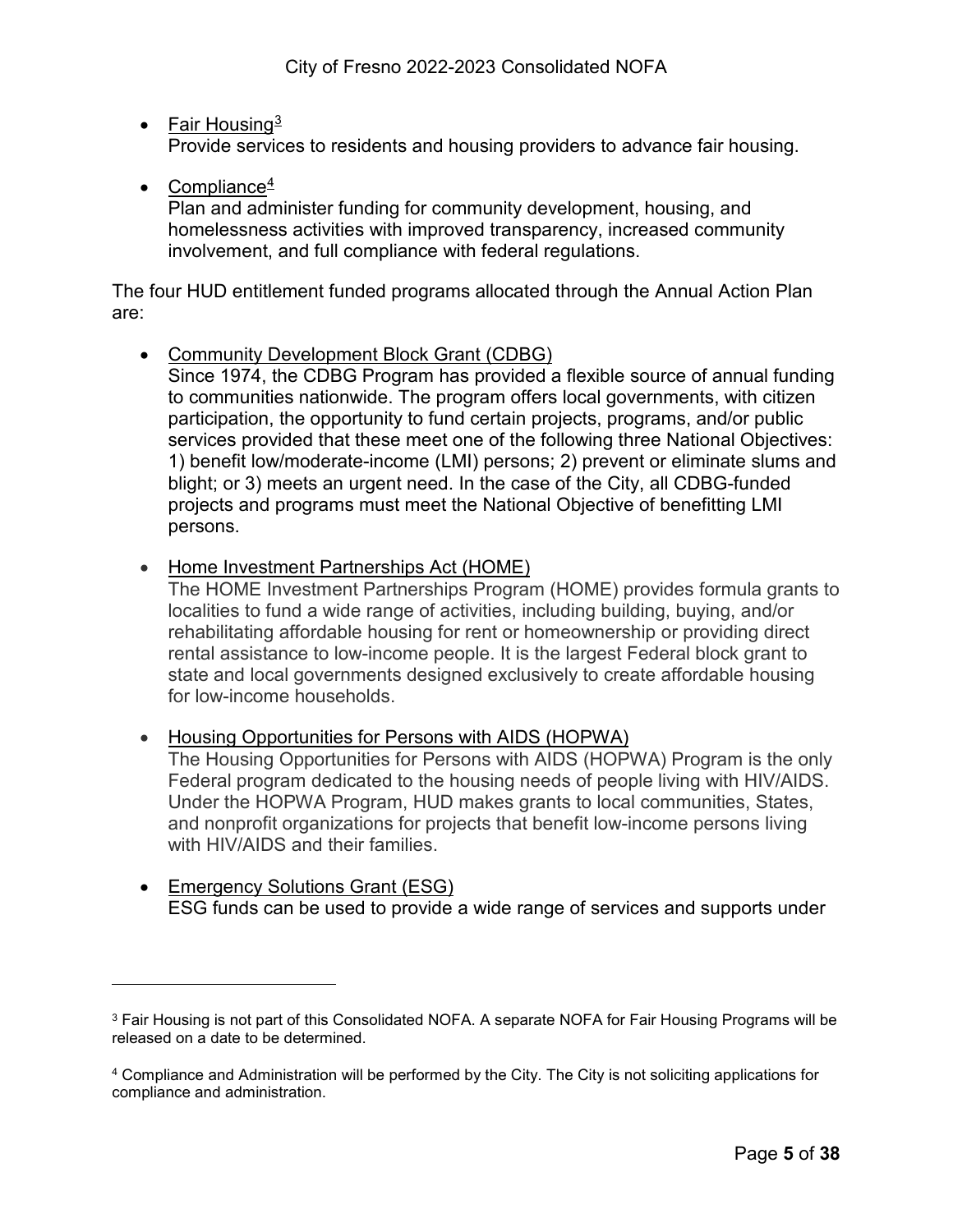the five program components: Street Outreach, Emergency Shelter, Rapid Rehousing, Homelessness Prevention, and HMIS.

### <span id="page-5-0"></span>**Invitation**

The City invites interested nonprofit organizations and eligible governmental entities to submit proposals for funding for the upcoming 2022–2023 Fiscal Year. This funding invitation seeks proposals for programs, services, projects, and activities that:

- Address one or more of the priorities outlined in the 2020-2024 Consolidated Plan, and;
- Consist of eligible activities according to federal regulations governing the respective funding source.

An organization's completed application includes one Part A (Cover Page), and one or more Part B (Applications) including all relevant exhibits and attachments. The City has prepared three Part B Application types corresponding to different programmatic requirements to allow for a standardized method of evaluation based on the type of program, project, or activity. The following section provides the amount of funding proposed for each project, and which Part B Application an organization should submit to apply for that project's funding.

Please note that the final annual entitlement allocation had not been announced by HUD as of the date of this NOFA. The final amounts available to each project may increase or decrease based on the final announcement.

Organizations selected to receive funding through this Notice of Funding Available will be considered subrecipients in accordance with 2 CFR 200.331. (see e-CFR citation at: [https://www.ecfr.gov/cgi-](https://www.ecfr.gov/cgi-bin/retrieveECFR?gp=&SID=0e17ddc1cdd28ac3741f2794222d0437&mc=true&n=pt2.1.200&r=PART&ty=HTML#se2.1.200_1331)

[bin/retrieveECFR?gp=&SID=0e17ddc1cdd28ac3741f2794222d0437&mc=true&n=pt2.1.](https://www.ecfr.gov/cgi-bin/retrieveECFR?gp=&SID=0e17ddc1cdd28ac3741f2794222d0437&mc=true&n=pt2.1.200&r=PART&ty=HTML#se2.1.200_1331) [200&r=PART&ty=HTML#se2.1.200\\_1331\)](https://www.ecfr.gov/cgi-bin/retrieveECFR?gp=&SID=0e17ddc1cdd28ac3741f2794222d0437&mc=true&n=pt2.1.200&r=PART&ty=HTML#se2.1.200_1331)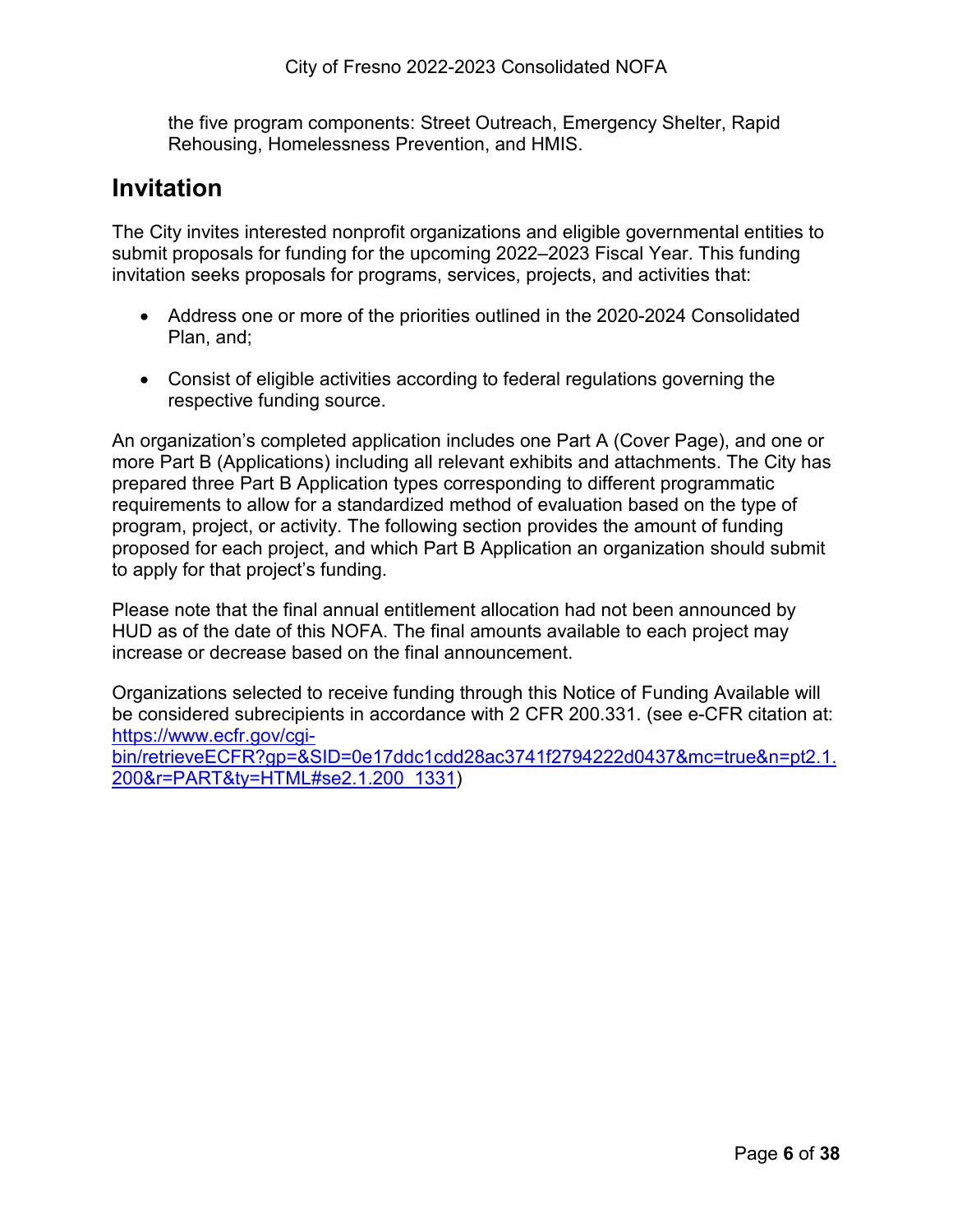### <span id="page-6-1"></span>**2022-2023 Available Funding Anticipated by Approved Project**

The City awards HUD funds to governmental entities, both internal and external, and nonprofit subrecipients. The following CDBG, HOME, ESG, and HOPWA allocations will be proposed for the following projects in the 2022-2023 Annual Action Plan, contingent on the final amount of annual entitlement funding yet to be announced by HUD.

**Table 1: 2022-2023 Available Funding by Approved Project**

 $\overline{a}$ 

<span id="page-6-0"></span>

| <b>Project Name</b>                                 | <b>Project Description</b>                                                                                                                                                                                                                                                                                                                                                                                         | <b>HUD</b><br><b>Program</b> | <b>Eligible</b><br><b>Entities</b>             | <b>Funding</b><br><b>Available</b> | <b>Part B</b><br><b>Application</b><br><b>Required</b> |
|-----------------------------------------------------|--------------------------------------------------------------------------------------------------------------------------------------------------------------------------------------------------------------------------------------------------------------------------------------------------------------------------------------------------------------------------------------------------------------------|------------------------------|------------------------------------------------|------------------------------------|--------------------------------------------------------|
| Tenant-Based<br><b>Rental Assistance</b>            | HOME funds will be used to subsidize private market<br>units for homeless and low-income households to<br>increase affordability                                                                                                                                                                                                                                                                                   | <b>HOME</b>                  | Non-Profits or<br>Units of Local<br>Government | 778.000                            | Homeless and<br><b>Homelessness</b><br>Prevention      |
| <b>Non-Profit Public</b><br><b>Services</b>         | CDBG funds will be provided to local non-profits to<br>support programs that serve predominantly low and<br>moderate income clientele                                                                                                                                                                                                                                                                              | <b>CDBG</b>                  | Non-Profits                                    | 246,921                            | Public and<br>Community<br><b>Services</b>             |
| <b>Emergency</b><br><b>Solutions Grant</b><br>(ESG) | ESG funds will be used to provide homeless prevention<br>and diversion services, wrap-around services to people<br>experiencing homelessness and people at risk of<br>homelessness, to provide rapid rehousing to people who<br>are homeless and people at risk of homelessness,<br>increasing the number of low- and no-barrier shelters<br>available throughout the City, and to administer the grant<br>program | <b>ESG</b>                   | Non-Profits or<br>Units of Local<br>Government | 561,0925                           | Homeless and<br><b>Homelessness</b><br>Prevention      |

<sup>5</sup> Additional information regarding ESG funding allocations is provided below this table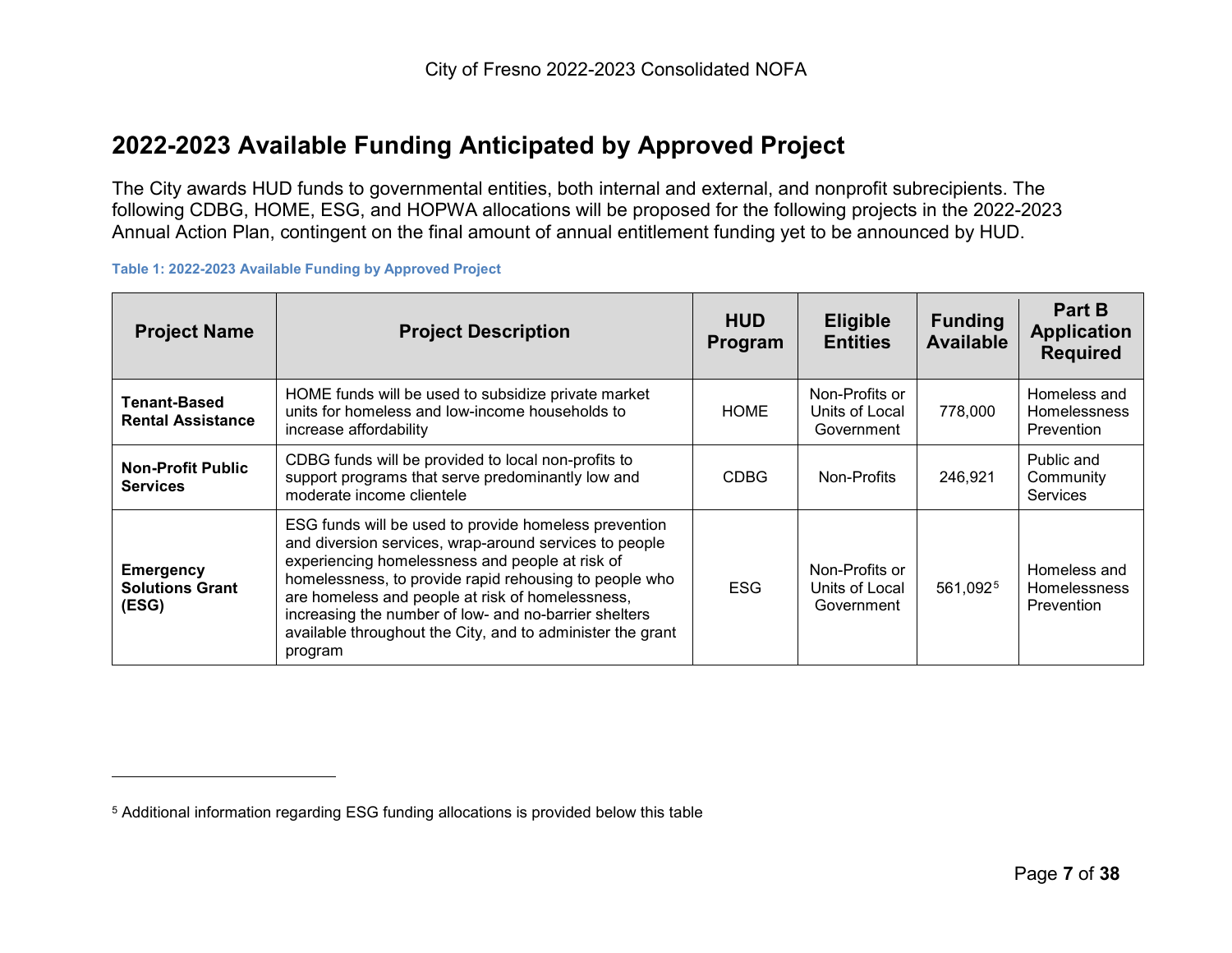| <b>Project Name</b>                                                                                               | <b>Project Description</b>                                                                                                                                                                                                                                                                                                                         | <b>HUD</b><br>Program | <b>Eligible</b><br><b>Entities</b>                 | <b>Funding</b><br><b>Available</b> | Part B<br><b>Application</b><br><b>Required</b>                     |
|-------------------------------------------------------------------------------------------------------------------|----------------------------------------------------------------------------------------------------------------------------------------------------------------------------------------------------------------------------------------------------------------------------------------------------------------------------------------------------|-----------------------|----------------------------------------------------|------------------------------------|---------------------------------------------------------------------|
| <b>Housing</b><br><b>Opportunities for</b><br><b>Persons with</b><br><b>HIV/AIDS (HOPWA)</b>                      | HOPWA funds will be used to provide housing assistance<br>and housing-related supportive services for persons living<br>with AIDS/HIV and their families. HOPWA funds will be<br>used for supportive services, housing information and<br>referral services, tenant-based rental assistance, short-<br>term rent, mortgage, and utility assistance | <b>HOPWA</b>          | Non-Profits or<br>Units of Local<br>Government     | 849,665                            | Homeless and<br>Homelessness<br>prevention                          |
| <b>City of Fresno</b><br><b>Housing</b><br><b>Rehabilitation</b><br><b>Programs</b>                               | Address the home repair, building systems, and housing<br>rehabilitation needs of low-income homeowners. Special<br>consideration for home rehabilitation for community<br>members with access and functional needs or who are<br>non-English speaking                                                                                             | <b>CDBG</b>           | City of Fresno<br>Departments/<br><b>Divisions</b> | 500,000                            | Owner-<br>Occupied<br>Home Repair                                   |
| <b>City of Fresno</b><br><b>Public Services</b>                                                                   | Recreation, education, and enrichment programs for<br>youth and/or seniors operated by City of Fresno PARCS<br>Department to benefit low and moderate-income persons                                                                                                                                                                               | <b>CDBG</b>           | City of Fresno<br>Departments/<br><b>Divisions</b> | 795,711                            | Public and<br>Community<br>Services                                 |
| <b>City of Fresno</b><br><b>Public</b><br>Infrastructure and<br><b>City-Owned Facility</b><br><b>Improvements</b> | Improvements to public infrastructure or city-owned<br>facilities for the benefit of low- and moderate-income<br>neighborhoods                                                                                                                                                                                                                     | <b>CDBG</b>           | City of Fresno<br>Departments/<br><b>Divisions</b> | 4,281,260                          | Public<br>Infrastructure<br>and City-<br>Owned<br><b>Facilities</b> |

#### *Emergency Solutions Grant Funding Allocations*

ESG funding percentages by eligible program component for 2022–2023 have been recommended by the City to the Fresno Madera Continuum of Care (FMCoC) for consideration at its January 13, 2022 meeting. The proposed percentage of funding by component is as follows, however project selection and the final Annual Action Plan will incorporate any final recommendations by the FMCoC to the City, as well as final funding allocations from HUD.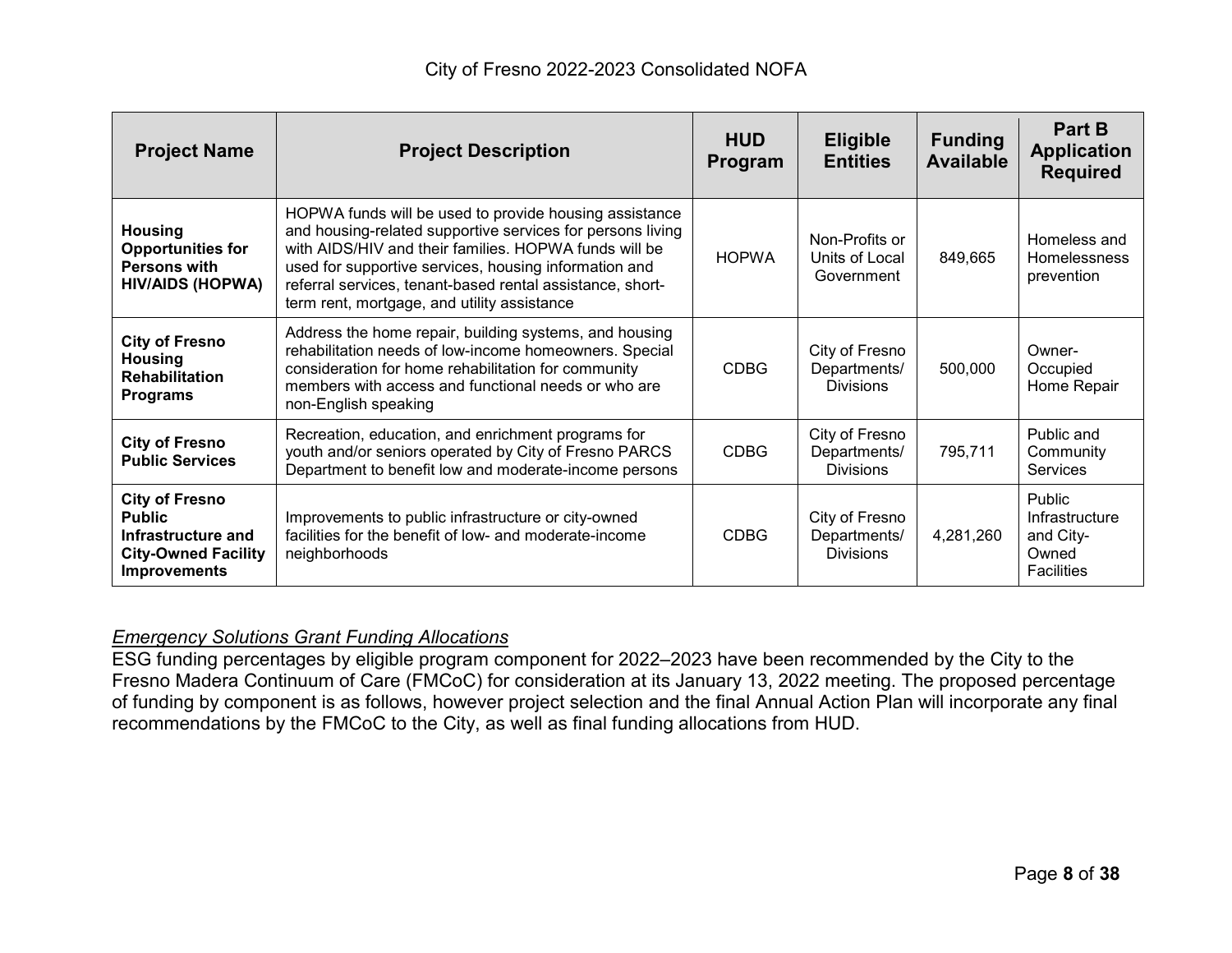#### **Table 1: Emergency Solutions Grant Funding Allocations**

| <b>ESG Program Component</b>                | <b>Entity Type</b>                          | 2022-2023<br>Anticipated<br><b>Allocation %</b> | 2022-2023<br><b>Anticipated</b><br><b>Allocation \$</b> |
|---------------------------------------------|---------------------------------------------|-------------------------------------------------|---------------------------------------------------------|
| <b>Rapid Rehousing</b>                      | Non-Profits or Units<br>of Local Government | 52.1%                                           | 316,031                                                 |
| <b>Street Outreach or Emergency Shelter</b> | Non-Profits or Units<br>of Local Government | 32.5%                                           | 197,140                                                 |
| <b>Homelessness Prevention</b>              | Non-Profits or Units<br>of Local Government | 4.4%                                            | 26,690                                                  |
| Homeless Management Information System      | Units of Local<br>Government                | 3.5%                                            | 21,231                                                  |
| <b>ESG Program Administration</b>           | City of Fresno                              | 7.5%                                            | 45,494                                                  |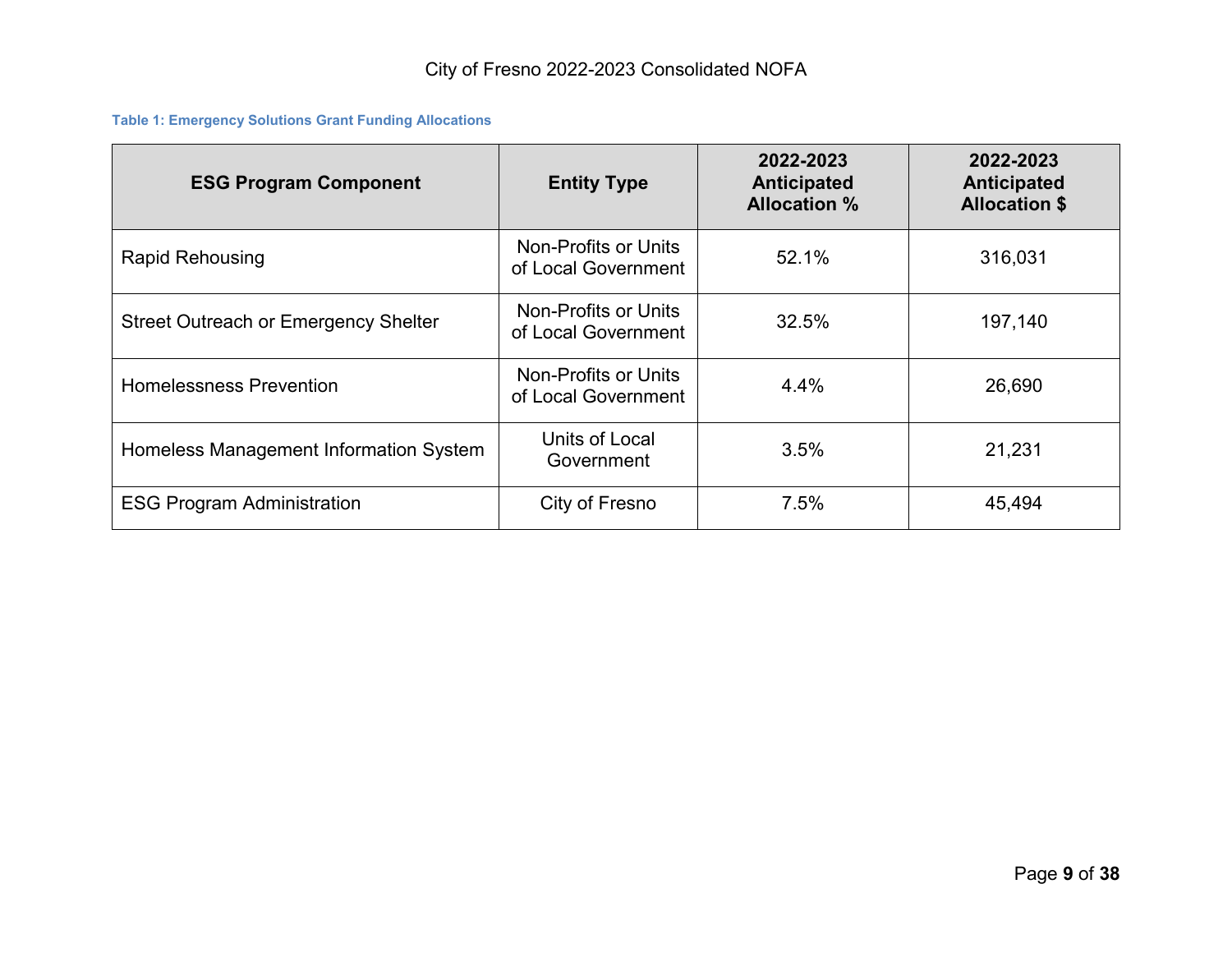## <span id="page-9-0"></span>**Threshold Eligibility Requirements**

Each proposed project, program, or activity to be funded during 2022–2023 must meet each of the threshold criteria listed below. If City staff reviews the proposal and cannot determine, strictly based on the information presented, how one or more of the criteria will be met the proposal will be deemed ineligible and will not be forwarded for consideration.

- **1. Eligible Entity.** An eligible entity is:
	- A unit of local government serving program beneficiaries residing in the Fresno, or;
	- A nonprofit corporation that: 1) is incorporated in California or incorporated with a State of the United States, the District of Columbia or a United States Territory and also properly registered as a "Foreign Corporation" with the California Secretary of State; and 2) possesses a 501(C)(3) determination of exempt status. The City will accept an advance determination ruling from the IRS.
- **2. 2022–2023 NOFA Part A – Cover Page**. Each Applicant must submit a fully completed and signed 2022–2023 NOFA Part A Cover Page by the deadline provided herein. There are two versions of the Part A which correspond to the type of entity – Non-Profit Organization, or Unit of Government.

Application Part A must, without exception, include the applicant's DUNS number. A DUNS number is a unique nine-character number used to identify your organization. The federal government uses the DUNS number to track how federal money is allocated. If your organization does not have a DUNS number visit the grants.gov website at:

<https://www.grants.gov/web/grants/applicants/registration.html>

Registering for a DUNS number is free of charge. You will need all of the following information to obtain a DUNS number:

- o Name of organization
- o Organization address
- o Name of the chief executive officer, president or Board of director's chair
- $\circ$  Legal structure of the organization (nonprofit corporation)
- o Year the organization started
- o Primary type of business
- $\circ$  Total number of employees (full and part-time)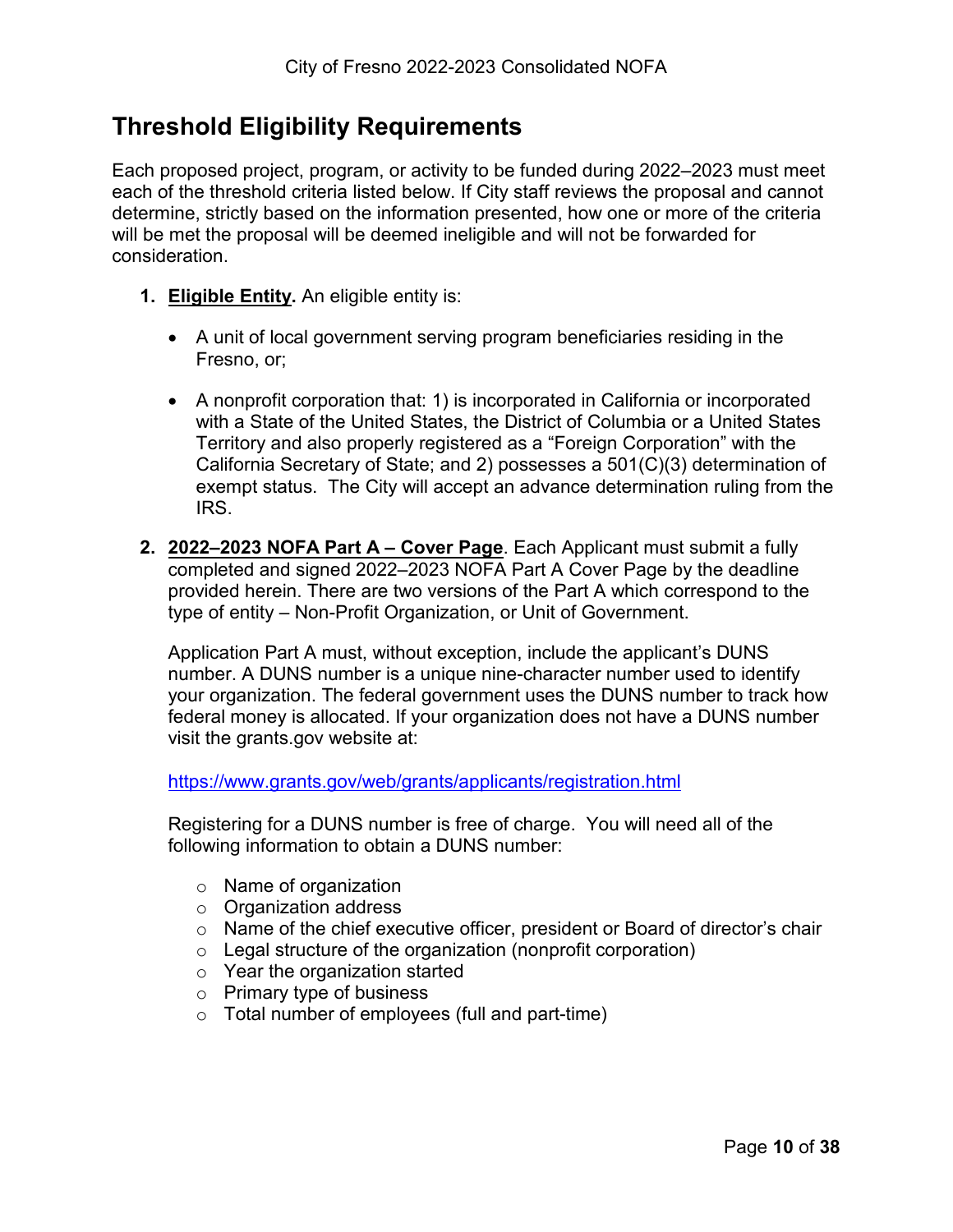**3. 2022–2023 NOFA Part B - Application**. Submit the corresponding NOFA Application Part B (per Table 1 above) for each NOFA project activity for which funding is being sought.

Notes:

- ESG and HOPWA funding cannot be combined into a single Homeless and Homelessness Prevention proposal.
- Each Public Infrastructure and Facility project must have a separate NOFA Application Part B for each location, even when the work being conducted at each location is identical.
- Each activity seeking a Low/Mod Income Presumed Benefit by Nature and Location National Objective must submit a separate NOFA Application Part B for each location. (Note: Any Applicant seeking Presumed Benefit by Nature and Location must discuss with your City NOFA category contact person prior to application submittal.)
- **4. Consolidated Plan Priorities**: The proposal must clearly target at least one of the priorities incorporated into the City 's 2020–2024 Consolidated Plan (see [Introduction\)](#page-3-0).
- **5. Eligible Activity**: Each proposal must: (1) implement an eligible activity (2) serving eligible beneficiaries and (3) achieving an eligible objective (4) at a reasonable cost (5) in a timely manner. These five considerations are found in the HUD regulations at links provided in the below table. Additionally, all four grant programs are subject to Federal Uniform Administrative Requirements, Cost Principles, and Audit Requirements for Federal Awards found at 2 CFR 200.

| <b>Funding</b><br><b>Source</b> | Program<br><b>Regulation</b>      | e-CFR Link                                                                                      |
|---------------------------------|-----------------------------------|-------------------------------------------------------------------------------------------------|
| <b>CDBG</b>                     | 24 CFR 570                        | https://www.ecfr.gov/cgi-bin/text-<br>idx?tpl=/ecfrbrowse/Title24/24cfr570 main<br>02.tpl       |
| <b>HOME</b>                     | 24 CFR 92<br>(2013 Final<br>Rule) | https://www.ecfr.gov/cgi-bin/text-<br>idx?c=ecfr&tpl=/ecfrbrowse/Title24/24cfr92<br>main 02.tpl |
| <b>ESG</b>                      | 24 CFR 576                        | https://www.ecfr.gov/current/title-24/subtitle-<br>B/chapter-V/subchapter-C/part-576            |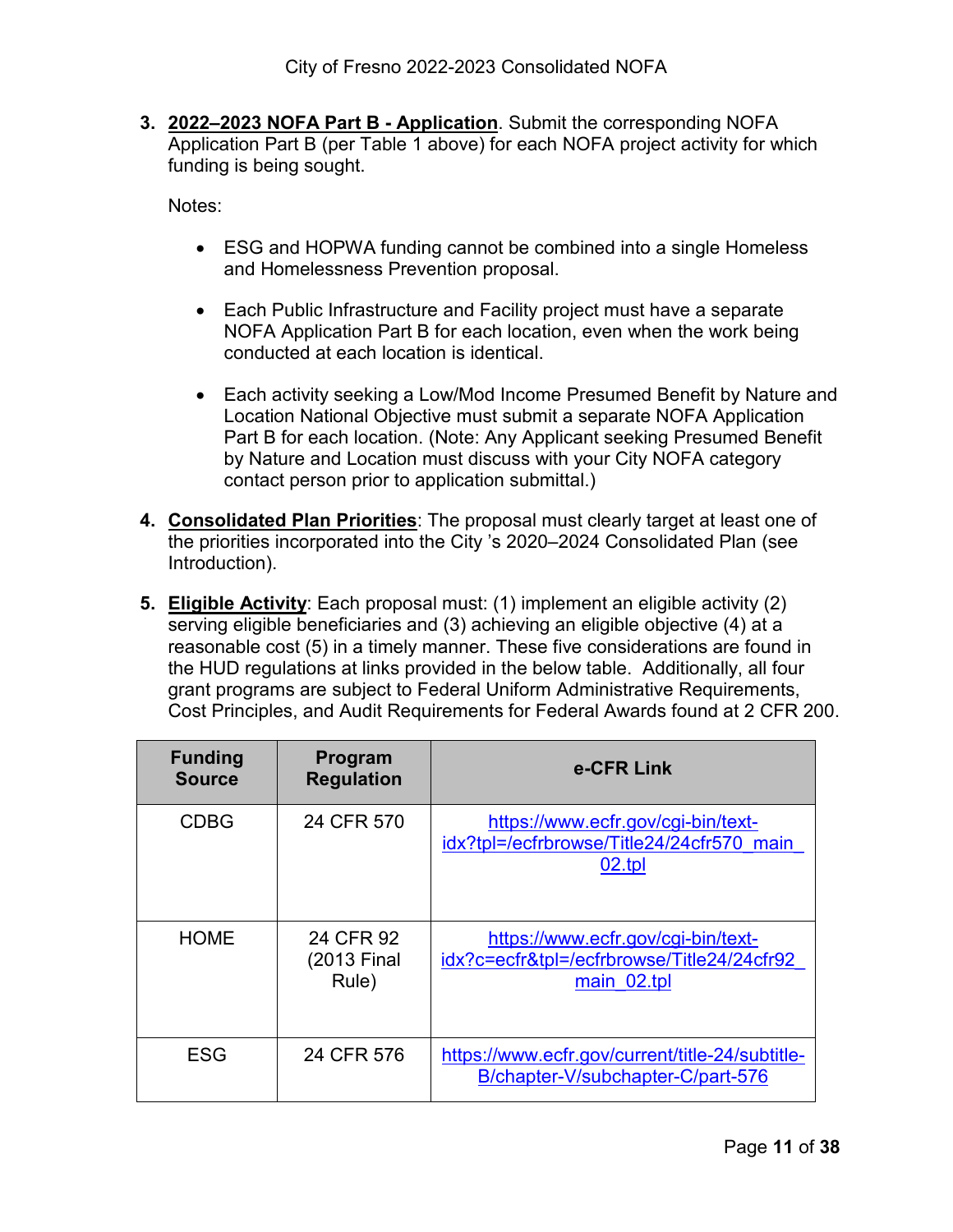| <b>Funding</b><br><b>Source</b>                                | Program<br><b>Regulation</b> | e-CFR Link                                                                           |
|----------------------------------------------------------------|------------------------------|--------------------------------------------------------------------------------------|
| <b>HOPWA</b>                                                   | 24 CFR 574                   | https://www.ecfr.gov/current/title-24/subtitle-<br>B/chapter-V/subchapter-C/part-574 |
| Federal<br>Uniform<br><b>Requirements</b><br>All 4<br>Programs | 2 CFR 200                    | https://www.ecfr.gov/current/title-2/subtitle-<br>A/chapter-II/part-200?toc=1        |

**6. Eligible Expenses**: Each proposal must budget only for 'eligible expenses' consistent with the applicable provisions of the program regulations identified in the above table.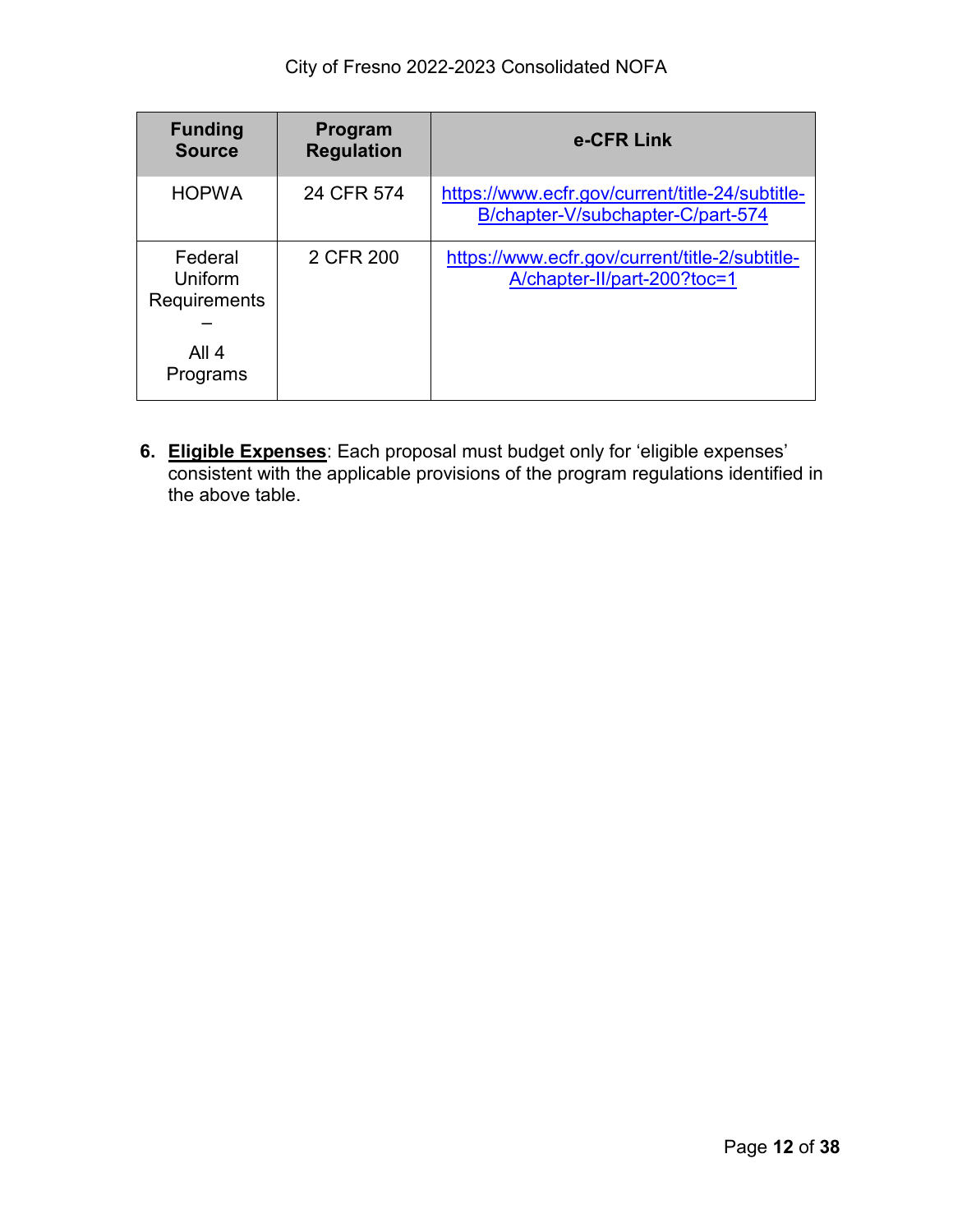- **7. Financial and Management Systems**: Each subrecipient must complete the Financial and Management Systems question section of the 2022–2023 NOFA Application Part A. Failure to answer the questions/requests for information or to provide answers consistent with good financial management practices may disqualify the applicant for funding. Successful applicants will be required to submit evidence that the program manager or line supervisor overseeing the project or program has completed the HUD Exchange online Financial Management 101, 201, and the applicable Advanced Financial Management webinars and passed the associated tests/quizzes with an acceptable score. Evidence will be a certificate issued by HUD or a transcript printed from the manager's/supervisor's HUD Exchange account. Evidence of this requirement being met will be a precedent to contract execution.
- **8. Active & in Good Standing**: Non-profit organizations must be registered and in good standing with the IRS, State of California Secretary of State, and State of California Office of Attorney General. City staff will verify organizations' status on the following web sites, and any missing filings, 'inactive' or 'delinquent' statuses will be grounds for disqualification failing sufficient explanation by the applicant.
	- IRS: [https://www.irs.gov/charities-non-profits/tax-exempt-organization](https://www.irs.gov/charities-non-profits/tax-exempt-organization-search)[search](https://www.irs.gov/charities-non-profits/tax-exempt-organization-search)
	- California Secretary of State:<https://businesssearch.sos.ca.gov/>
	- California Office of the Attorney General: <https://rct.doj.ca.gov/Verification/Web/Search.aspx?facility=Y>
- **9. No Open or Unresolved Findings with the City's Housing & Community Development Division**: Any current or previous City of Fresno subrecipient for whom a monitoring finding is currently open and unresolved will be disqualified. Staff reserves the right to recommend exceptions for subrecipients who are actively working to resolve the findings.
- **10.Location of Activities**: With the exception of activities funded using the HOPWA program, all activities funded must be located in and benefit residents of the City of Fresno.

#### **Important Additional Notes**

• **Pre-Award Cost**

Applicants should note that any premature commitment or expenditure of funds for proposed activities is prohibited. No project expenses will be eligible for CDBG reimbursement if they have been incurred or commissioned prior to a completed environmental review and clearance by the City. Project expenses will also not be eligible for reimbursement if they have been incurred or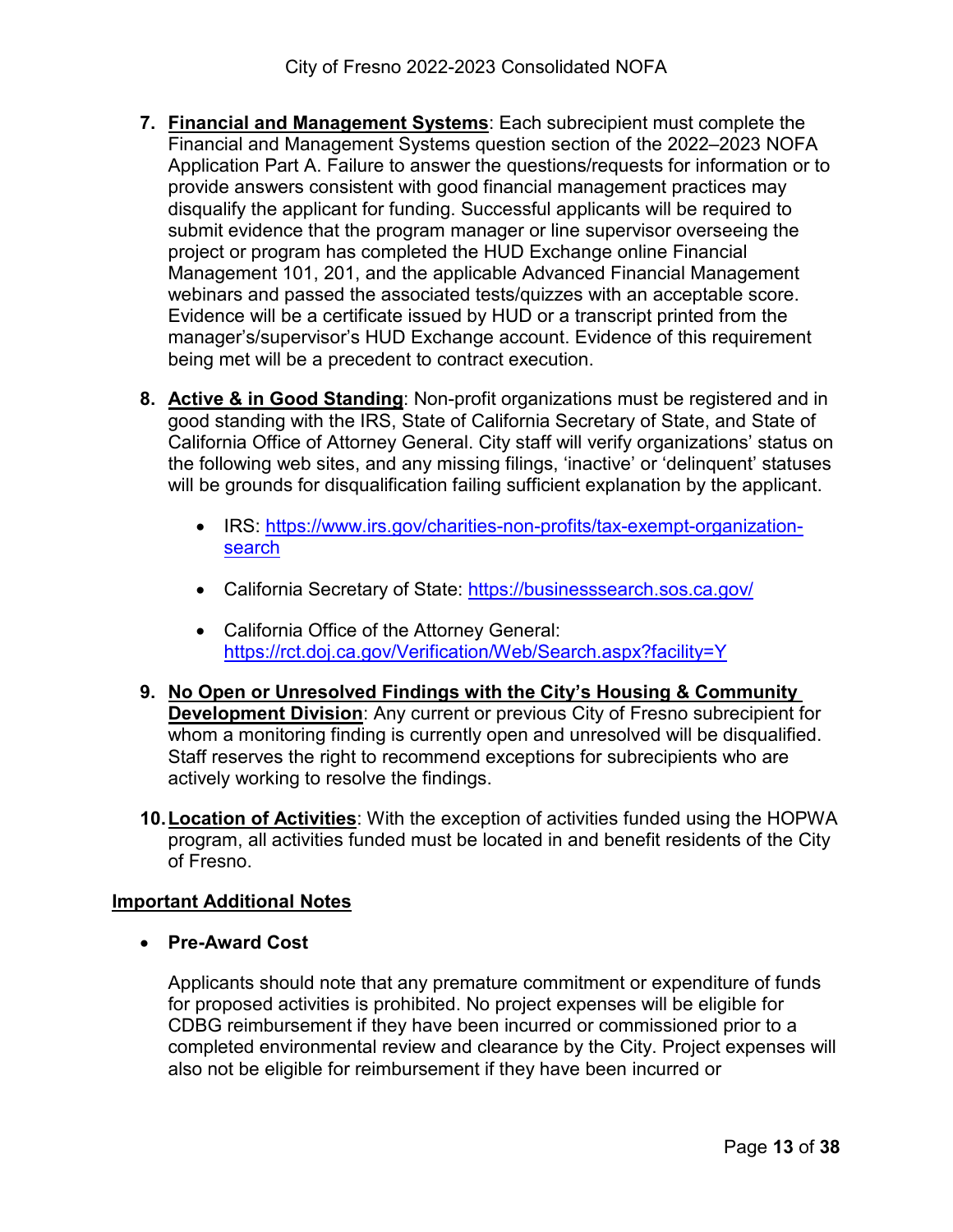commissioned prior to the commencement date identified in the executed subrecipient agreement with the City.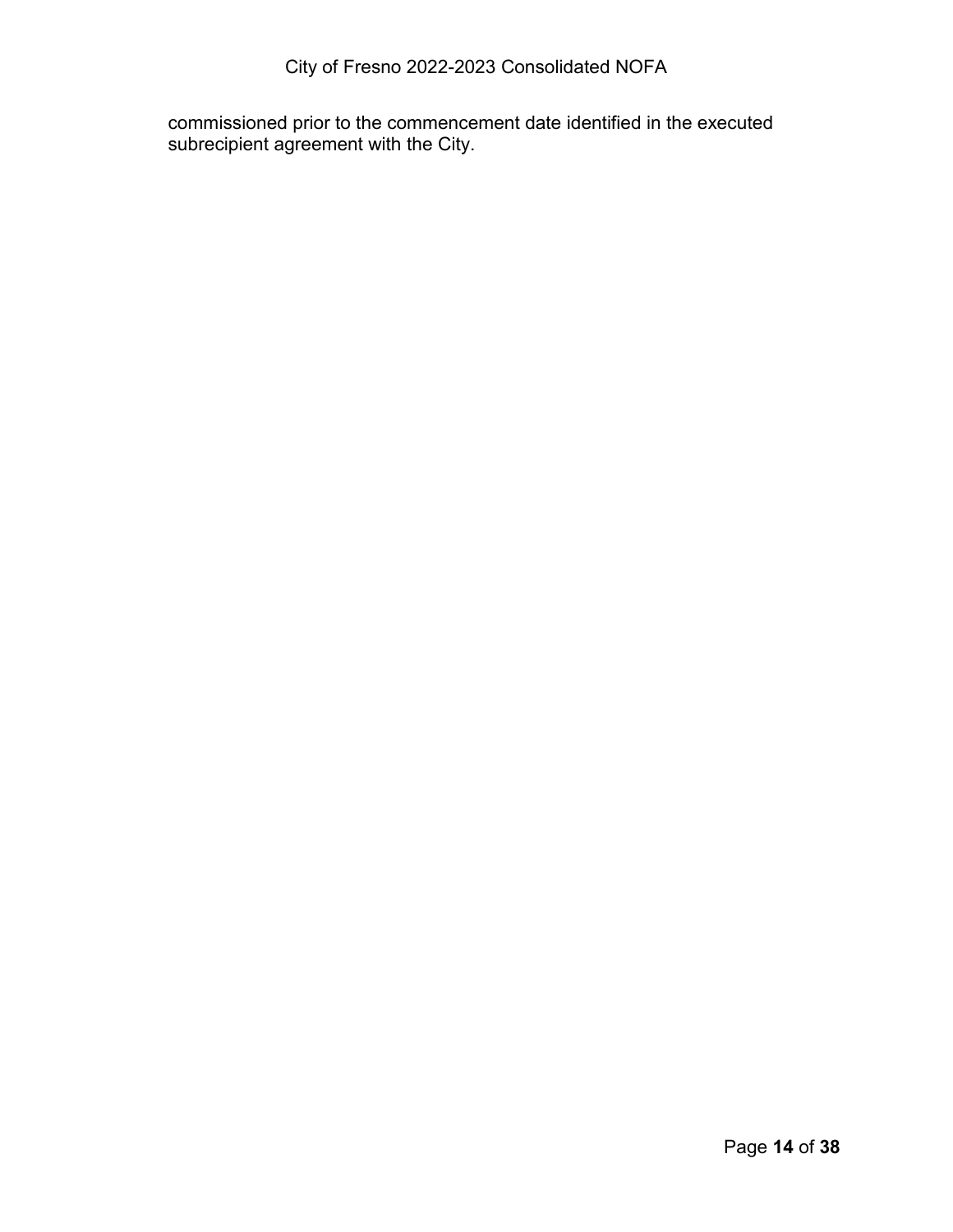## <span id="page-14-0"></span>**NOFA and Action Plan Approval Process**

The NOFA application and Annual Action Plan process is lengthy and complex and may be disconcerting to the uninitiated. The following graphic illustrates the major stages and steps in the NOFA Application and Annual Action Plan process through agreement execution and commencement. The teal boxes indicate the steps that require applicant participation. The blue boxes indicate significant steps involving City staff. The dark purple box indicates an approval step in the NOFA Application and Annual Action Plan Process.



A more detailed Action Plan timeline is attached as an appendix.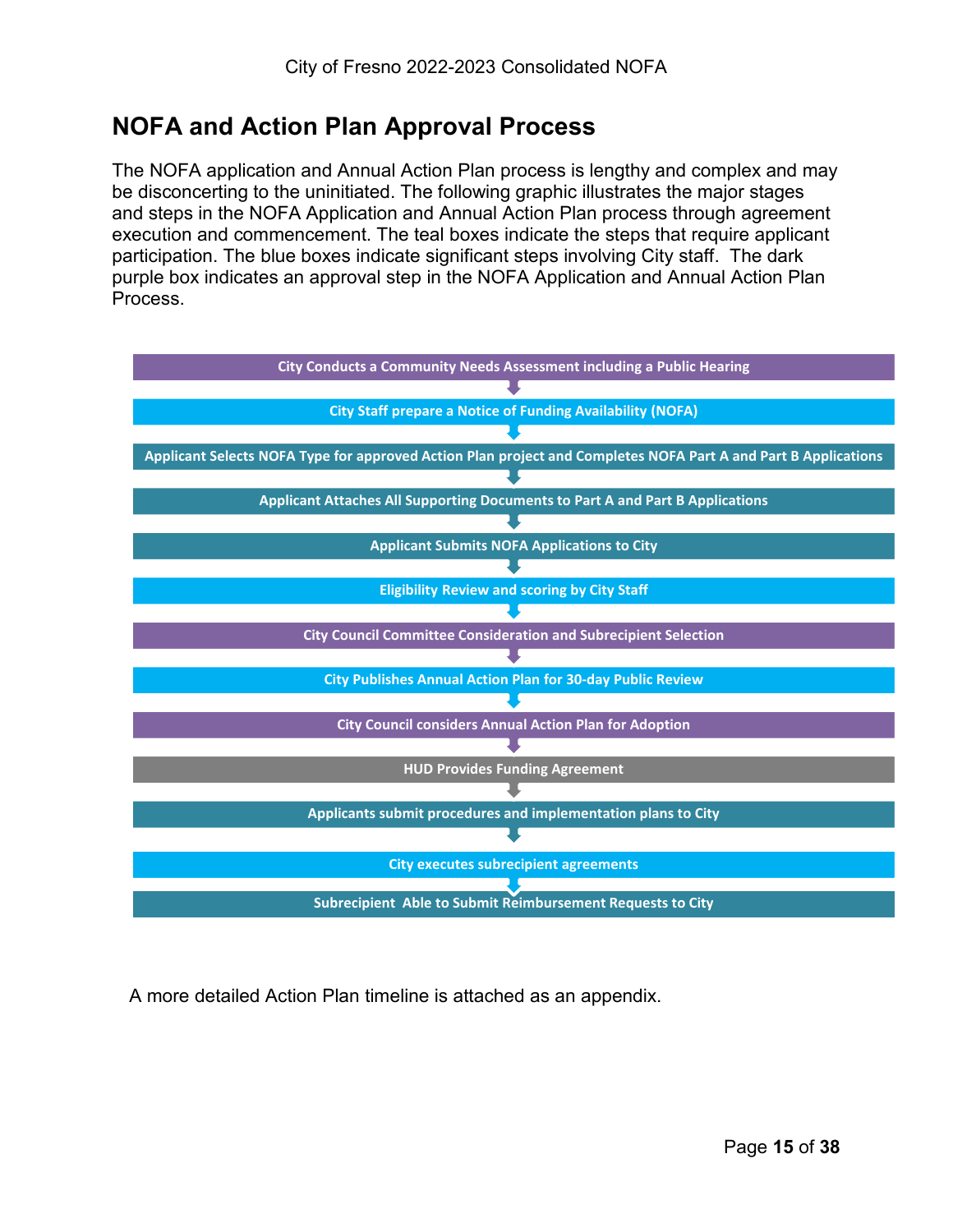# <span id="page-15-0"></span>**Application Period Support**

The City is committed to encouraging and supporting as many eligible proposals from as many different applicants as possible. The following resources will be available to applicants during the application period.

#### **Applicant Webinars**

On February 15, 2022, from 2:00 PM to 3:00 PM, City Staff will present a webinar regarding the NOFA process, threshold eligibility requirements, and Federal requirements for all applicants. Topics will include:

- Eligible organizations, activities, and expenses
- Federal administrative requirements
- Application process

The City will also provide a series of webinars to be presented on each of the following NOFA categories, to address technical and programmatic considerations specific to the corresponding applications:

- February 16, 2022 from 2:00 PM 3:00 PM Non-Profit Public Services
- February 17, 2022 from 2:00 PM 3:00 PM Homeless & Homelessness **Prevention**

Participation instructions for the webinars will be made available on the website of the Housing and Community Development Division at [www.fresno.gov/housing](http://www.fresno.gov/housing) under the 'Notice of Funding Available' tab.

#### **One-to-One Technical Assistance**

 $\overline{a}$ 

You may schedule a one-on-one meeting with City staff member responsible for administering the NOFA during the period from February 22, 2022 to February 25, 2022. Appointments are required and times based on City staff member availability. The staff members for each NOFA are:

#### **Homeless and Homelessness Prevention**

Erika Lopez, Senior Management Analyst, [Erika.Lopez@fresno.gov](mailto:Erika.Lopez@fresno.gov)

#### **Public and Community Services & Fair Housing[6](#page-15-1)**

Kimberly Archie, Senior management Analyst, [Kimberly.Archie@fresno.gov](mailto:Kimberly.Archie@fresno.gov)

<span id="page-15-1"></span><sup>6</sup> See Fair Housing NOFA (release date TBD) for additional details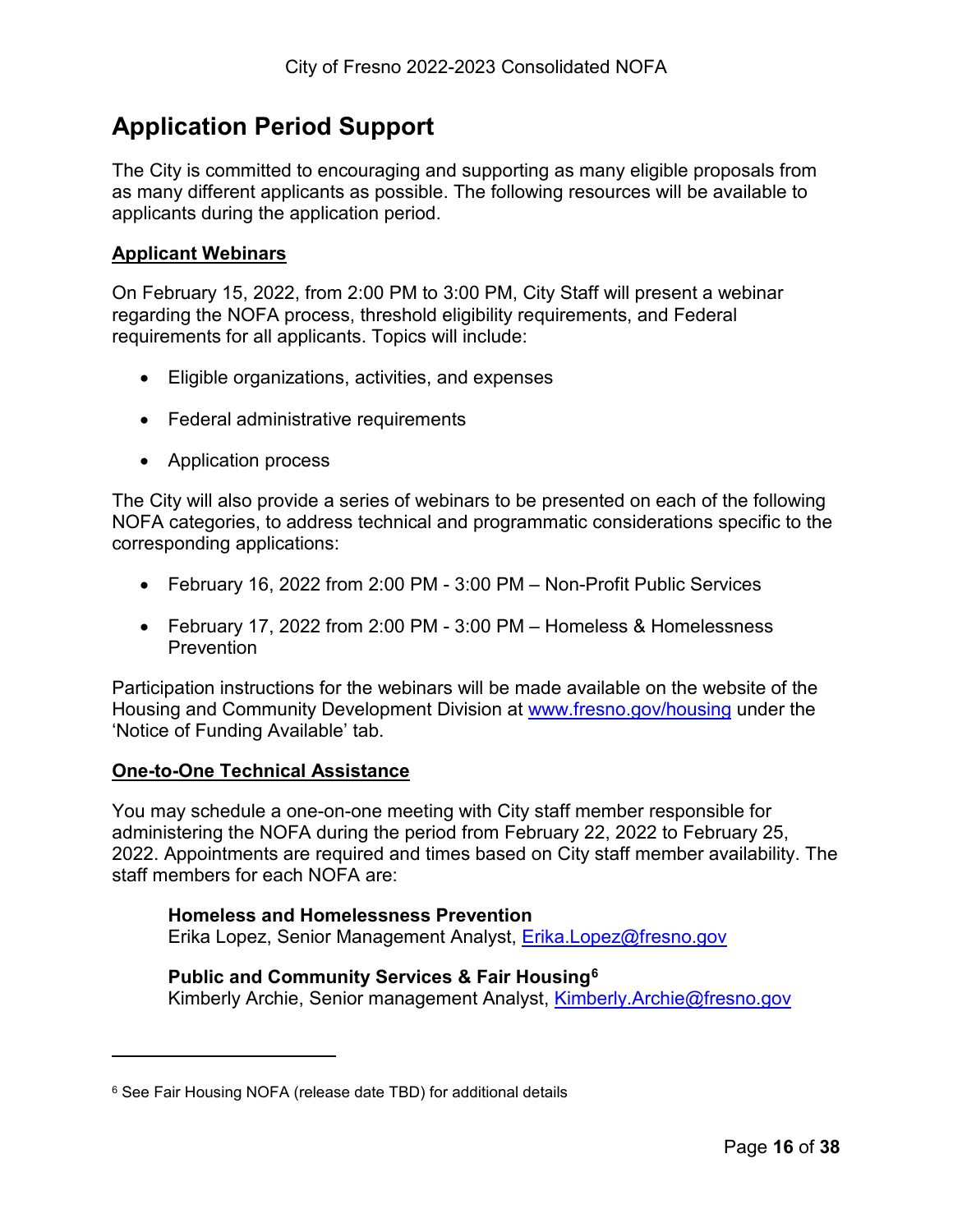#### **Public Infrastructure & City-Owned Facilities**

Kimberly Archie, Senior management Analyst, [Kimberly.Archie@fresno.gov](mailto:Kimberly.Archie@fresno.gov)

#### **Affordable Housing Development and Substantial Rehabilitation[7](#page-16-0)**

Corrina Nunez, Project Manager, [Corrina.Nunez@fresno.gov](mailto:corrina.nunez@fresno.gov)

### **General Inquiries**

[HCDD@fresno.gov](mailto:HCDD@fresno.gov)

 $\overline{a}$ 

<span id="page-16-0"></span><sup>7</sup> See Affordable Housing and Substantial Rehabilitation NOFA (release estimated for May 2022) for additional details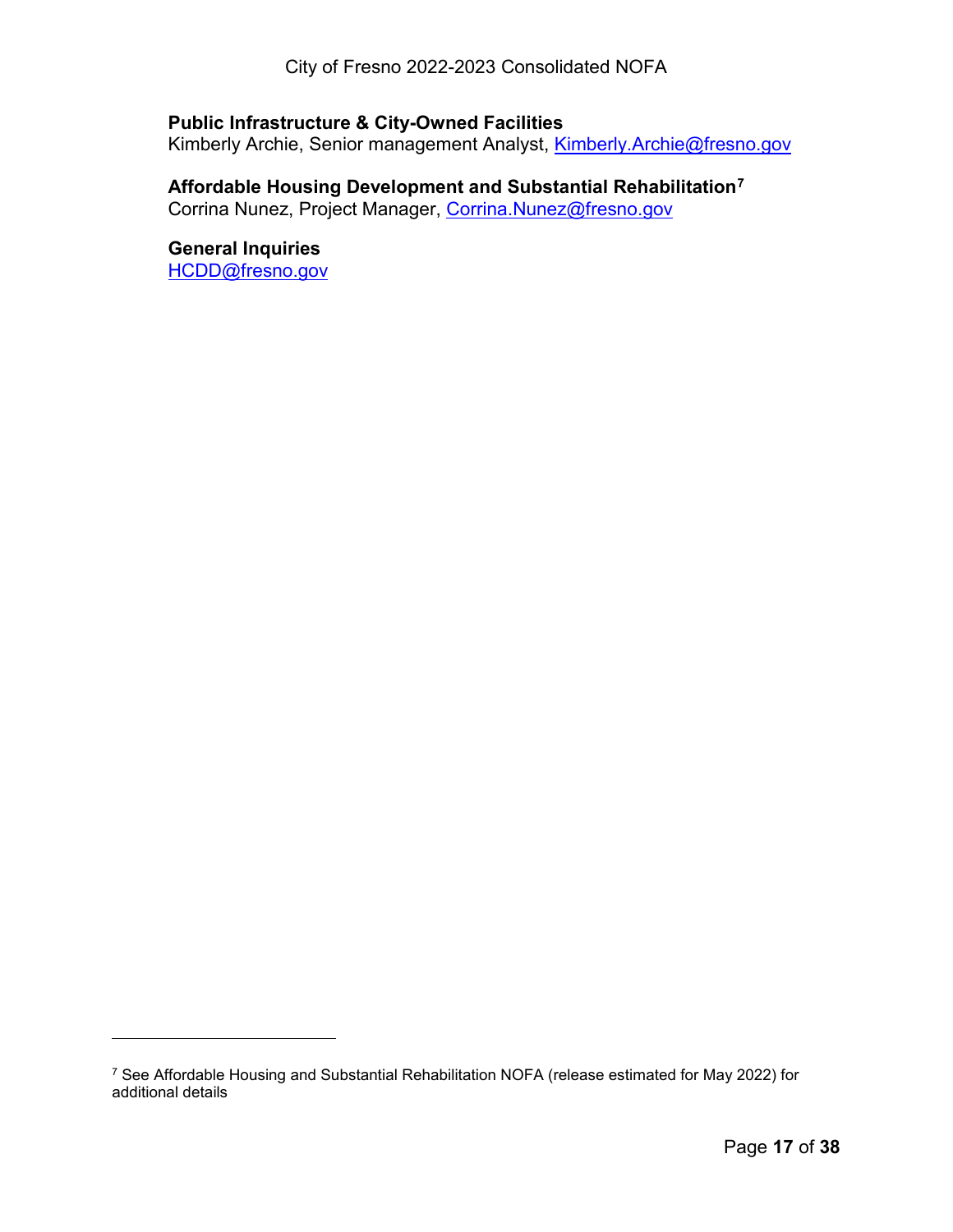### **Appendices**

#### <span id="page-17-1"></span><span id="page-17-0"></span>*Appendix A: CDBG Program Description*

The Community Development Block Grant (CDBG) Program is administered by HUD and is authorized under Title 1 of the Housing and Community Development Act of 1974, as amended. The purpose of the CDBG Program is to enhance and maintain viable urban communities through the provision of decent housing, a suitable living environment, and the expansion of economic opportunities, principally for low- and moderate-income persons.

Programs and activities proposed for CDBG funding must be located within the city limits, include only eligible uses of funds, and meet at least one of the following national objectives.

#### **National Objective No. 1 – Activities Benefiting Lower Income Persons/Households**

The definition of a lower income person or household is one having an income equal to or less than 80 percent of the Fresno Area median income, as established by HUD. Income levels are provided in a later section of this Information Guide. All CDBG awarded subrecipient activities are required to serve 100% low- to moderate-income persons. Activities benefiting lower income persons/households fall into four categories: area wide activities, limited clientele activities, housing activities, and job activities.

Area Wide Activities: Activities that serve geographic areas in which at least 51% of the households are lower income based on census data. Examples of Area Benefit Activities include public improvements, i.e., street, sidewalk, curb, gutter improvements), park improvements, community centers, and public facilities (including related design and engineering work).

Limited Clientele Activities: To qualify as a limited clientele activity, there must be documentation that the service or project directly benefits a low-income clientele or a presumably low-income clientele. HUD presumes certain groups meet the lower income criteria. HUD has defined these groups as abused children, battered spouses, elderly persons, adults with severe disabilities, homeless persons, illiterate adults, persons living with AIDS, and migrant workers.

Housing Activities: Housing activities include acquisition or rehabilitation of properties. CDBG funds may not be used for new housing construction. However, funds may be used for property acquisition and construction of off-site improvements in conjunction with new construction.

The City currently has a housing rehabilitation program for lower-income owner occupied units. Persons wanting more information about these programs should contact the Housing Division at (559) 621-8035. Applications received for these types of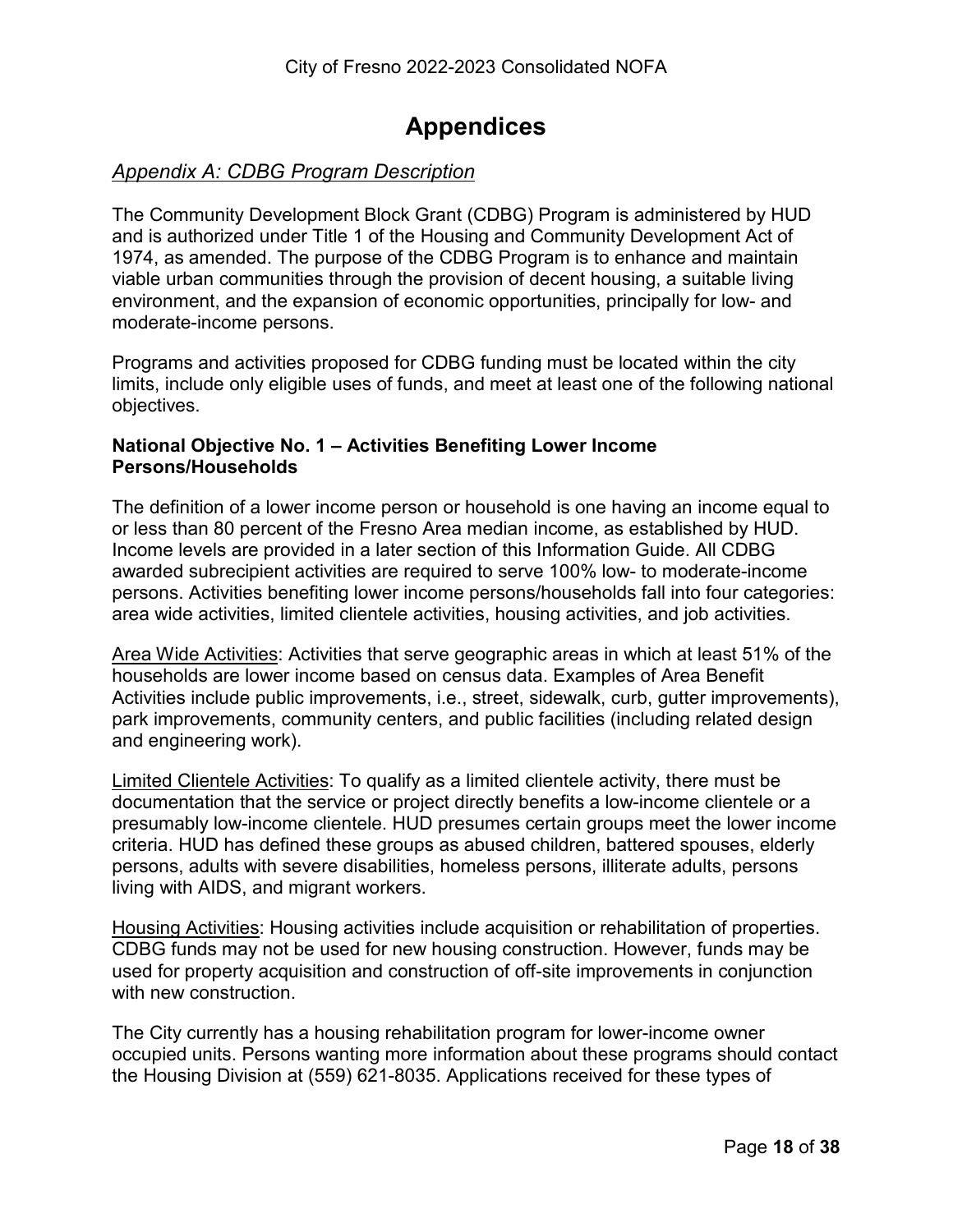activities from individuals will not be accepted. Individuals will be redirected to the existing programs.

Job Activities: CDBG funds may be used to undertake certain economic development activities. Activities under this category are required to create and/or retain jobs for lowand moderate-income persons. There are stringent guidelines under this activity. It is advised that persons or organizations interested in this activity work directly with staff to ensure the parameters of the regulations are met.

#### **National Objective No. 2 – Activities That Aid in the Prevention or Elimination of Slums or Blight**

If a project cannot meet the low-income objective, a project may qualify if it benefits a slum or blighted area. State or local laws define slum and blighted areas as those that contain a high number of deteriorating or dilapidated buildings or infrastructure. Redevelopment project areas generally qualify under this category. Note: Most blighted areas also qualify under National Objective No. 1 (Activities Benefiting Lower-Income Persons/Households) and it is not necessary for you to spend time on the application justifying how you meet the special requirements for slums and blight.

To meet this objective, the activity must be located in a City redevelopment area or in an area where there is a substantial number of deteriorated or deteriorating buildings. The activity must be designed to address one or more of the conditions that qualified the area as slum/blighted.

Projects may qualify outside a slum or blighted area on a spot blight basis. Activities include acquisition, demolition, rehabilitation, relocation, and historic preservation. Under this standard, rehabilitation of a building or a house is limited, to the extent necessary, to eliminate the substandard conditions that are detrimental to public health and safety.

#### **National Objective No. 3 – Activities Designed to Meet Community Development Needs Having a Particular Urgency**

Activities must be designed to alleviate existing conditions that pose a serious and immediate threat to the health or welfare of the community that became urgent within the past 18 months. The City must demonstrate that other sources of funding are not available. Again, projects that meet either National Objective No. 1 or 2 do not need to meet this objective.

#### **Eligible CDBG Activities**

In addition to meeting one of the above national objectives, the activity must also be an eligible use of CDBG funds. Eligible activities include, but not limited to, the following:

• Acquisition, design, construction, and/or rehabilitation of a structure that will conduct a CDBG eligible activity.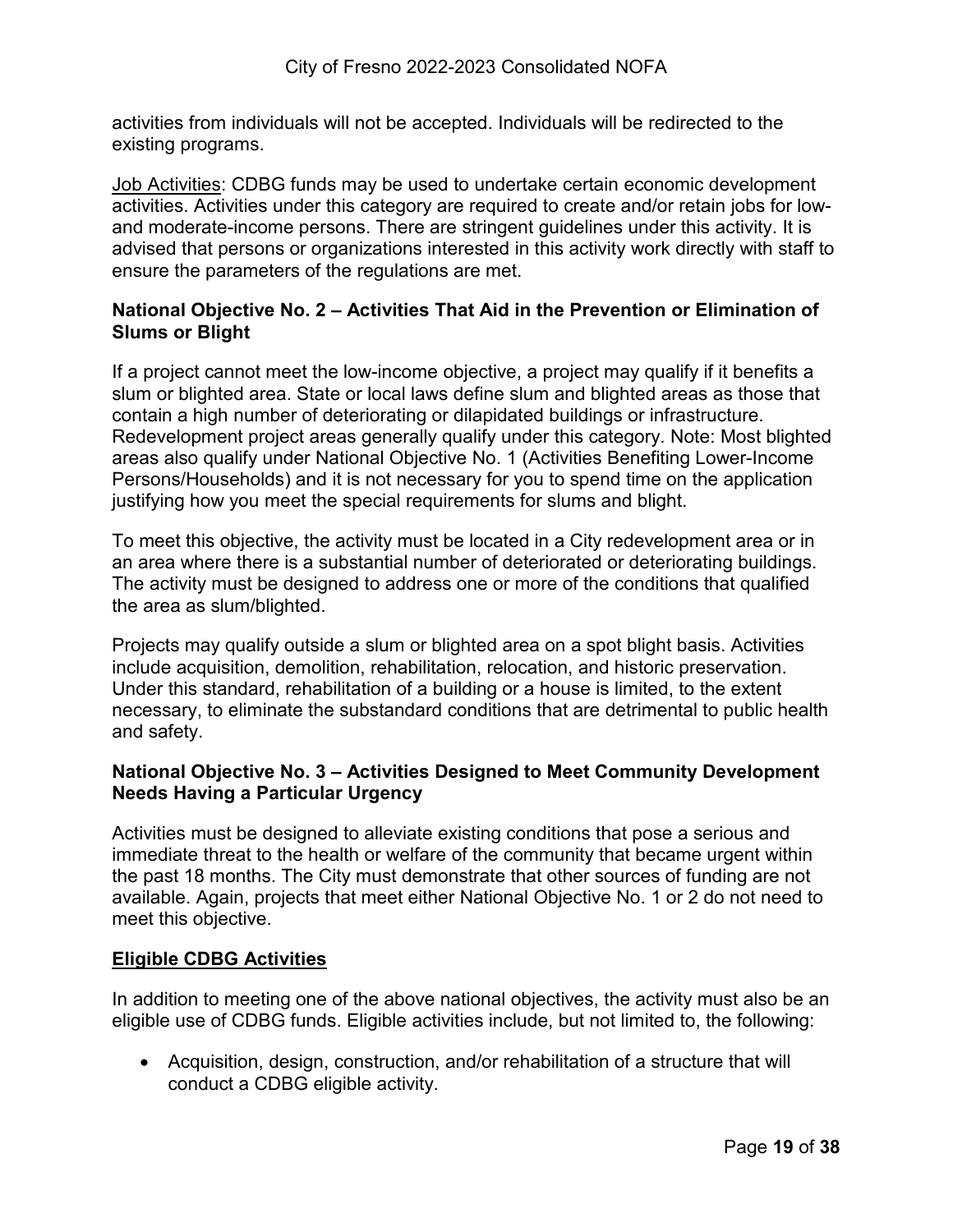- Public facility improvements such as: parks, playgrounds, recreational, senior and youth centers, except 24-hour care facilities.
- Street improvements including curbs, gutters, sidewalks, lights, and street paving.
- Water system improvements including fire hydrants.
- Flood, drainage, or sewer facilities.
- Acquisition of property that is of historic value; appropriate for beautification or conservation of open spaces; or appropriate for low- or moderate-income housing.
- Elimination of conditions that are detrimental to health, safety and public welfare through interim rehabilitation such as: demolition of buildings and clearance of land that may be a health hazard to the community.
- Interim assistance or temporary help to alleviate harmful or dangerous conditions.
- Removal of architectural barriers that restrict mobility of persons with disabilities.
- Conservation and improvement of the housing stock through rehabilitation of homes belonging to lower-income persons.
- Assistance to lower income first-time home buyers.
- Rehabilitation and preservation of buildings and improvements, both publicly and privately owned.
- Eligible planning and environmental design cost.
- Eligible economic development activities, such as creation of jobs for persons of low and moderate income through the expansion of business opportunities by providing financial incentives to small businesses. Note: There are additional federal requirements for qualifying projects under this provision. Interested persons should discuss their proposal with City staff prior to submitting an application.
- Public Services Expansion and improvement in the quantity and quality of public services, principally for lower income persons. A maximum of 15 percent of the City's total annual CDBG allocation may be used for public service activities. Examples of public services include:
	- o After school programs, crime prevention, childcare, health care, job training, recreation, education, fair housing, senior citizen programs,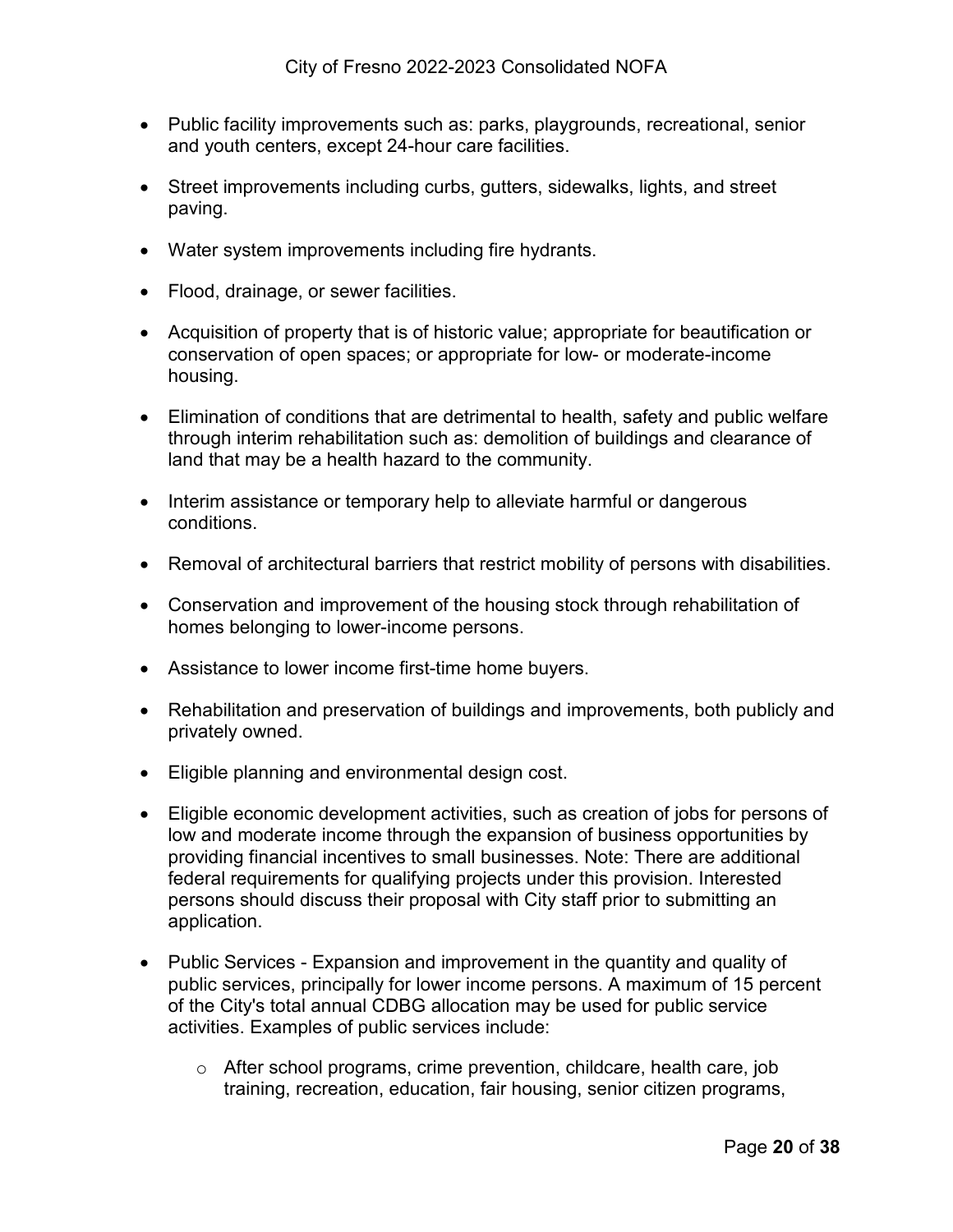homeless services, drug-abuse related services, energy conservation, home buyer assistance and social services (excluding provision of income payments).

#### **Ineligible CDBG Activities**

- Buildings for the general conduct of government such as city halls, courthouses, and police stations (Note: Police substations may be built in CDBG eligible areas.)
- Stadiums, sports arenas, auditoriums, museums, and central libraries (Note: Branch libraries and community centers may be built in CDBG eligible areas.)
- Airports, subways, bus or other stations.
- Expenses of general government for operation and maintenance of public facilities.
- Direct income payments to residents.
- New housing construction (except when done by a community-based development organization recognized by HUD.)

#### **Continuation of Use**

In accordance with 24 CFR 570.505, real property acquired or improved using CDBG funds in excess of \$25,000 must continue to be used for the planned use for which it was originally qualified for CDBG funding. If the subrecipient or City Department wishes to change the use of the property at any point in the future, that change of use is subject to the provisions at 24 CFR 570.505, and the proposed change of use should be reviewed by the City's Housing and Community Development Division. Failure to comply with the provisions of 24 CFR 570.505 with regard to the use of real property may result in repayment to the City's CDBG program of the current fair market value of the real property.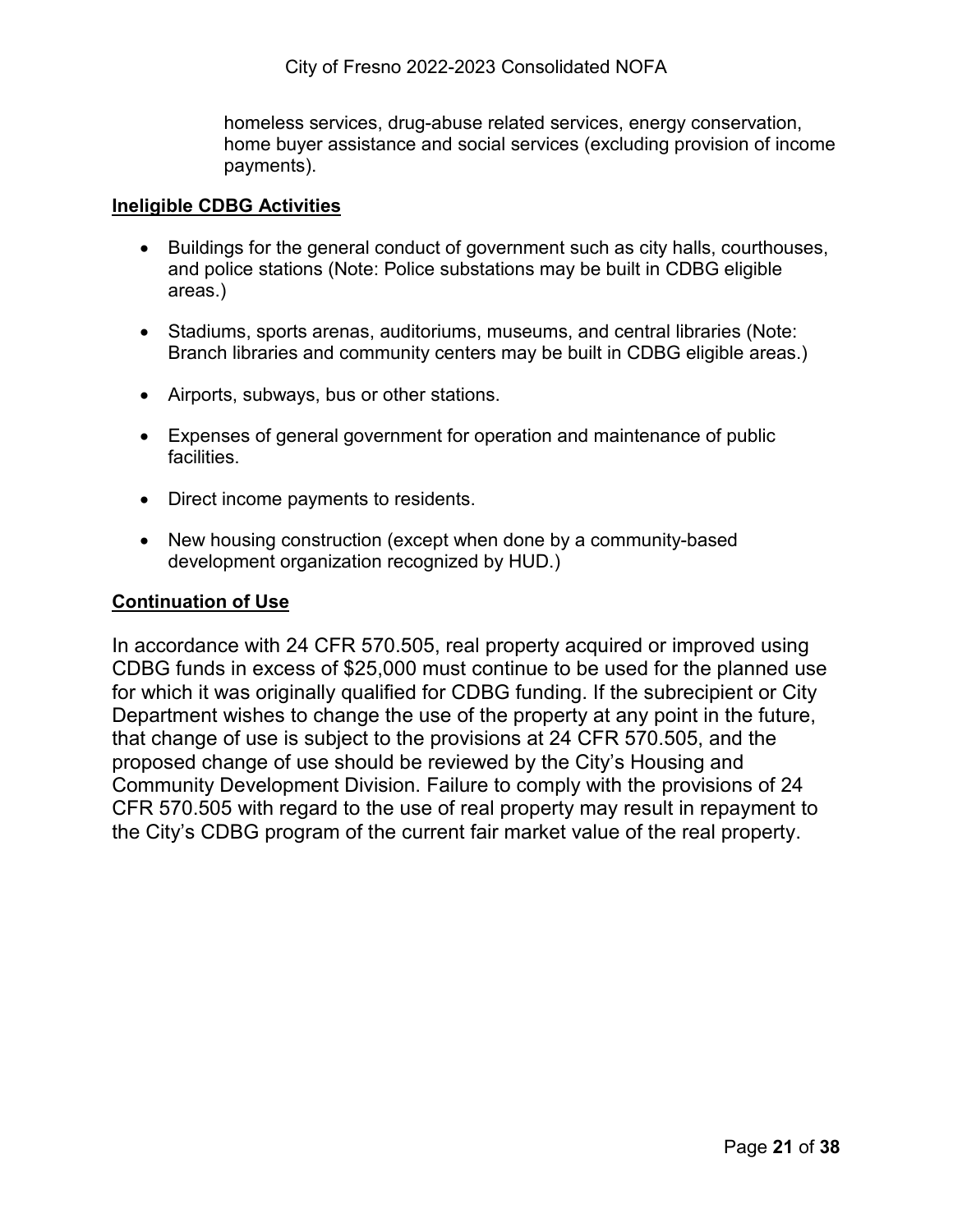#### <span id="page-21-0"></span>*Appendix B: HOME TBRA Program Description*

HUD also administers the Home Investment Partnership (HOME) Program as authorized by the 1990 National Affordable Housing Act, as amended by the Housing and Community Development Act of 1992. The intent of the HOME Program is to expand the supply of decent, safe, sanitary and affordable housing.

#### **Eligible HOME Activities Included in this NOFA:**

• Tenant-based rental assistance<sup>[8](#page-21-1)</sup>

#### **Additional HOME Program Requirements**

In order for an activity or program to be eligible for HOME funding, it must qualify by meeting the following guidelines:

- One hundred percent of all funding must be used to benefit households or persons with incomes less than 80 percent of the Fresno area median income, as defined by HUD.
- HOME funds may be used for rehabilitation, tenant-based rental assistance, new construction, low income home buyer assistance, acquisition of property for affordable housing, or CHDO activities.
- All HOME-funded projects must have 25% matching funds from a non-federal source.
- The HOME program has strict long-term affordability requirements that differ based on the type of project and the amount of funding requested per unit. Check with City staff for specific requirements prior to submitting an application.
- Prevailing wage requirements are different from the CDBG program. Federal prevailing wages (Davis-Bacon) are triggered when there are eight or more units assisted with CDBG funds. For the HOME program, it is 12 or more units. If a project will trigger this important requirement, the cost estimate should be adjusted accordingly.

#### **Ineligible HOME Activities**

• Homeless shelters

 $\overline{a}$ 

<span id="page-21-1"></span><sup>&</sup>lt;sup>8</sup> City is prioritizing organizations that demonstrate targeting chronically homelessness that are appropriate for a rapid rehousing solution. Applicants will demonstrate capacity, experience, and participate in the coordinated entry system.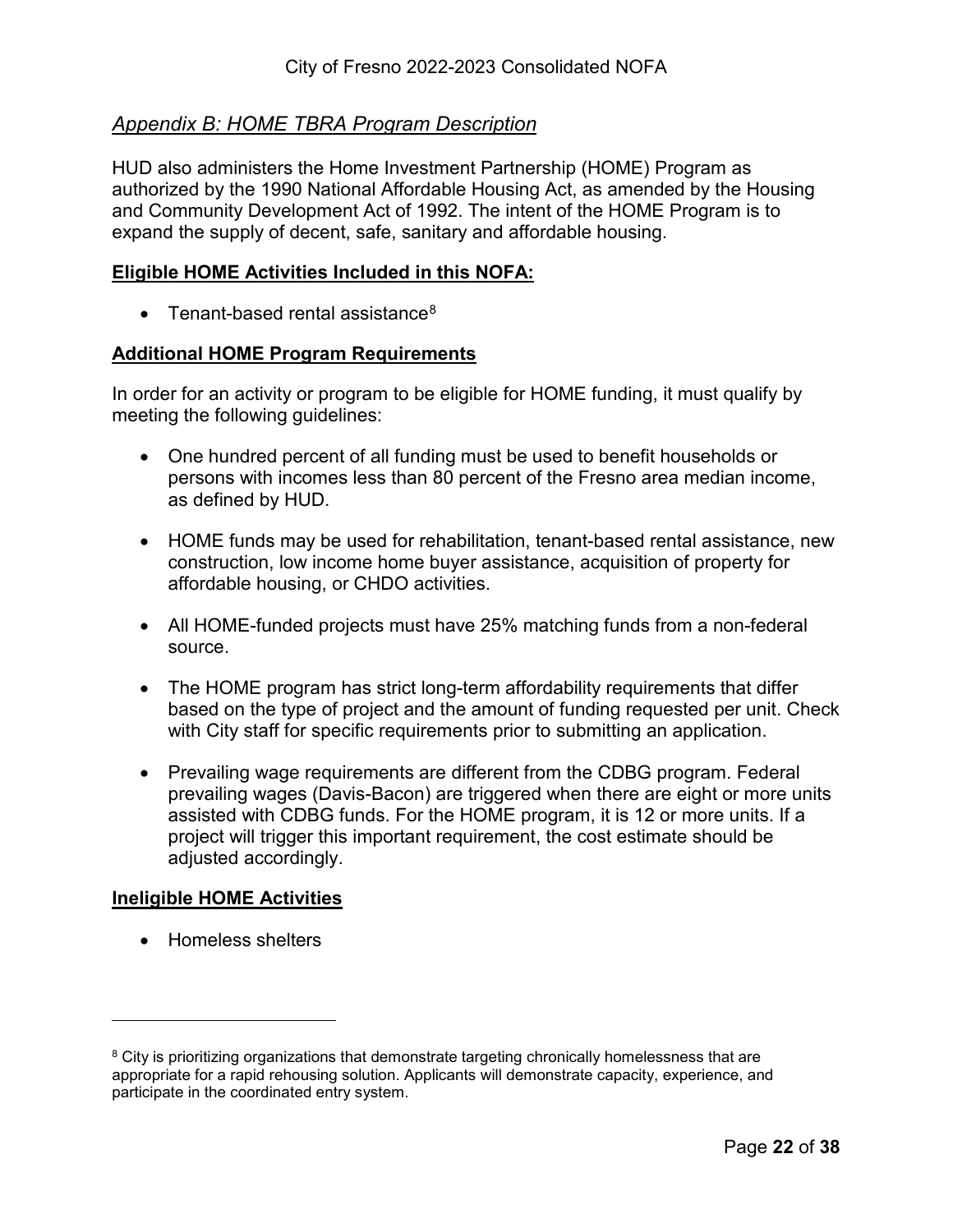- Matching funds for other programs, except to match McKinney Act funds
- Temporary shelters
- Other properties that do not constitute permanent housing such as residential health care facilities and publicly run residential institutions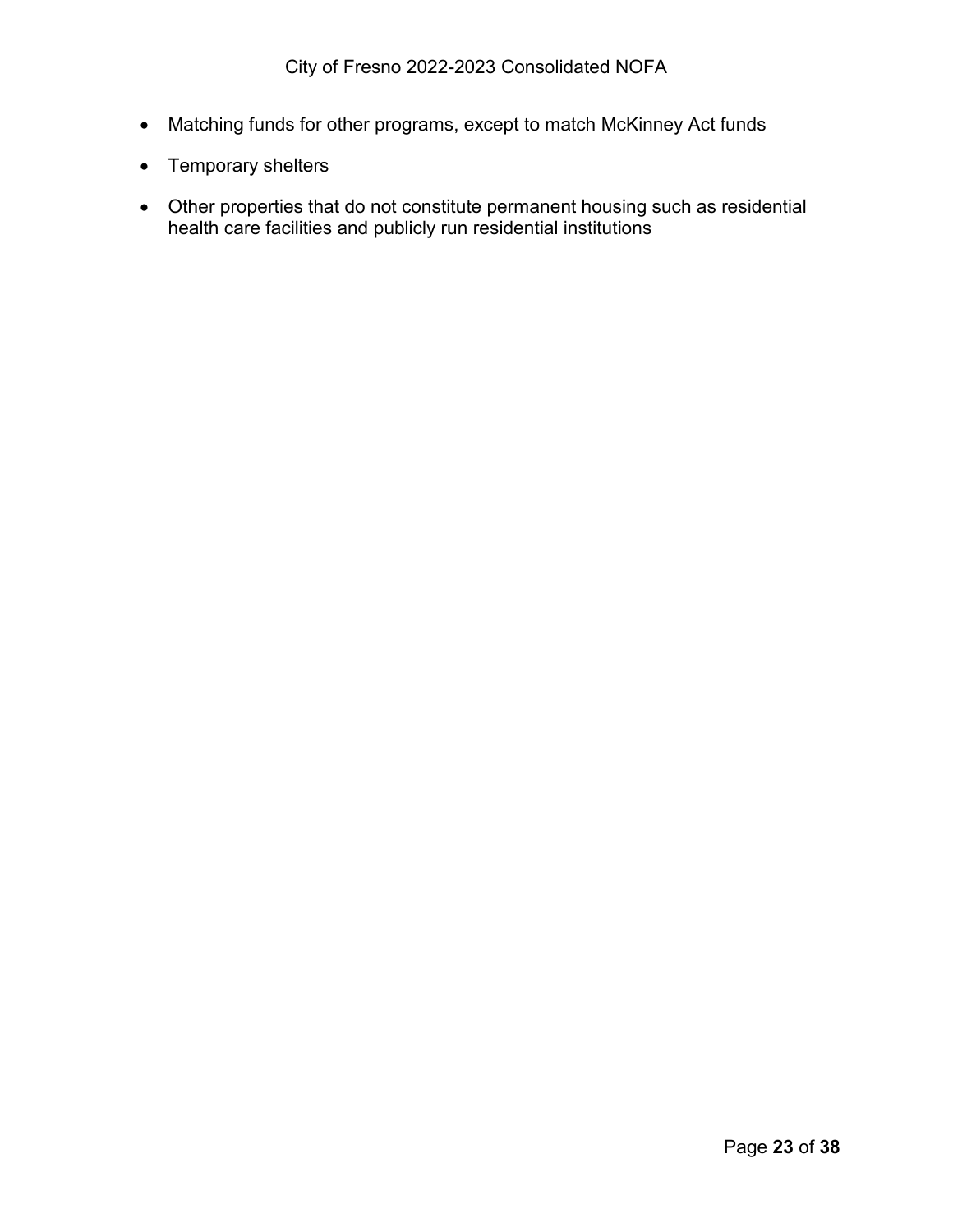#### <span id="page-23-0"></span>*Appendix C: ESG Program Description*

The Emergency Solutions Grant (ESG) is designed to identify sheltered and unsheltered homeless persons, as well as those at risk of homelessness, and provide the services necessary to help those persons quickly regain stability in permanent housing after experiencing a housing crisis and/or homelessness.

The City of Fresno receives an annual allocation of ESG funding. All funded agencies are required to follow federal guidelines in the implementation of the ESG. The City of Fresno has written policies and procedures to facilitate the agencies in implementing the ESG guidelines as set by the U.S. Department of Housing and Urban Development.

Subrecipient agencies will provide assistance related to housing of persons at risk of becoming homeless and housing persons that are currently homeless, as well as provide housing relocation and stabilization services.

#### **Target Population**

The funds under this program are intended to target two populations of persons facing housing instability:

- 1. Individuals and families who are experiencing homelessness (residing in emergency or transitional shelters or on the street) and need temporary assistance in order to obtain housing and retain it, and
- 2. Individuals and families who are currently in housing but are at risk of becoming homeless and need temporary rent or utility assistance to prevent them from becoming homeless or assistance to move to another unit.

#### **Eligible Activities**

Funding is available in certain eligible activities. The table below presents the types of eligible activities under ESG.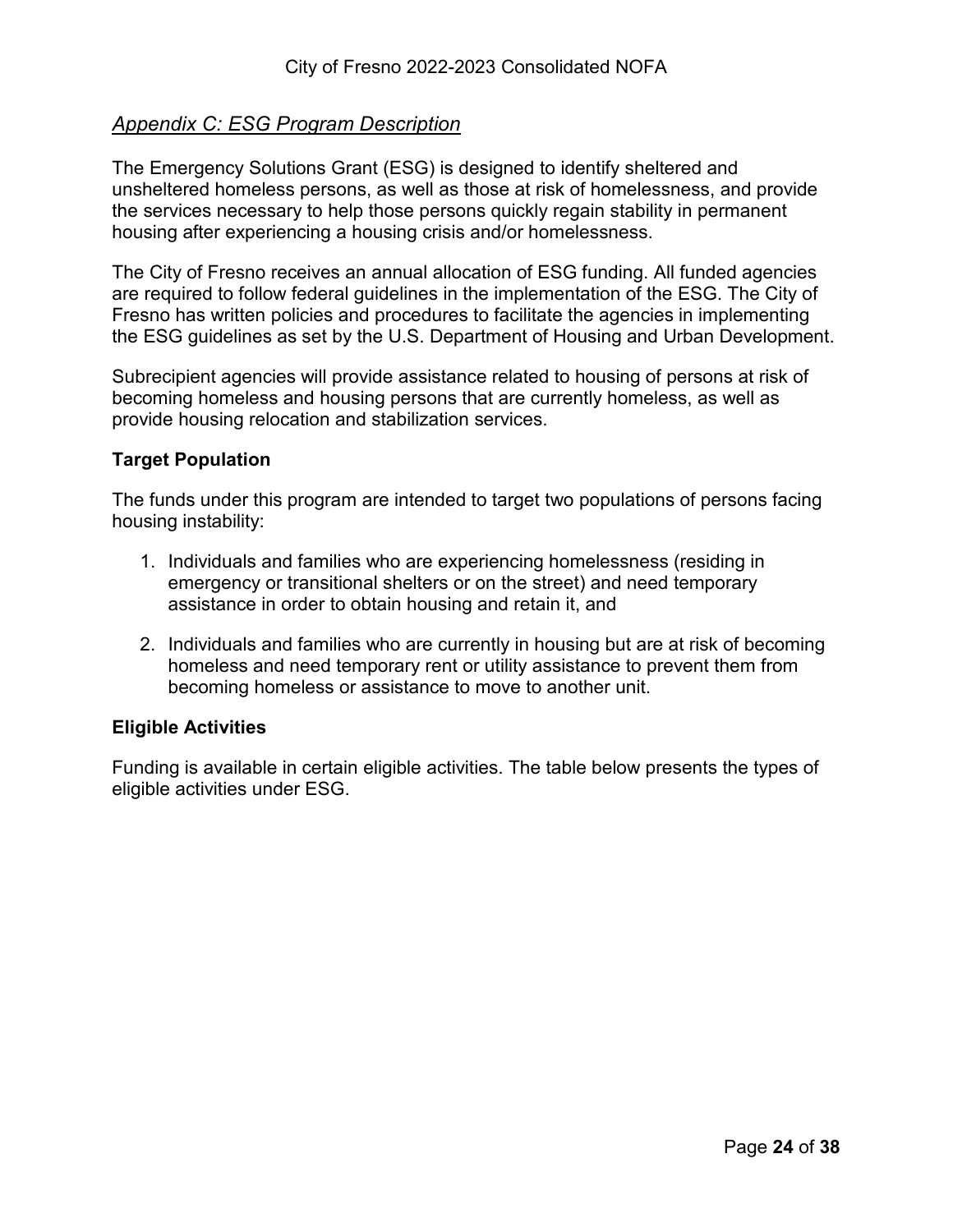### **Summary of ESG Eligible Project Components:**

<span id="page-24-0"></span>

| <b>Project Component</b>       | <b>Main Eligible Activities</b>                                                                                                                                                                                                               |
|--------------------------------|-----------------------------------------------------------------------------------------------------------------------------------------------------------------------------------------------------------------------------------------------|
|                                | Renovation (Major Rehabilitation and Conversion)                                                                                                                                                                                              |
| Emergency Shelter <sup>9</sup> | <b>Essential Services, Shelter Operations, and Assistance</b><br>required under URA. See 24 CFR 576.102.                                                                                                                                      |
|                                | <b>Housing Relocation and Stabilization Services</b>                                                                                                                                                                                          |
| Rapid Re-Housing<br>Assistance | <b>Financial Assistance: Moving Costs, Rent Application</b><br>Fees, Security Deposits, Last Month's Rent, Utility<br>Deposit and Utility Payment. Assistance may also<br>include a one-time payment of rental arrears for up to 6<br>months. |
|                                | Services: Housing Search, Housing Placement, Housing<br>Stability, Mediation, Legal Services, Credit Repair,<br>Budgeting, Money Management.                                                                                                  |
|                                | Rental Assistance: Short: Up to 3 months; Medium: 4 to<br>24 months. Tenant-Based Rental Assistance and<br>Project-Based Rental Assistance. See 24 CFR 576.103,<br>576, 105 and 576, 106.                                                     |
| Street Outreach <sup>9</sup>   | Essential Services necessary to reach out to<br>unsheltered homeless individuals and families, connect<br>them with emergency shelter, housing, or critical<br>services, and provide them with urgent, non-facility-<br>based care.           |
|                                | Component services generally consist of engagement,<br>case management, emergency health and mental health<br>services, and transportation. For specific requirements<br>and eligible costs, see 24 CFR 576.101.                              |
| <b>Homelessness Prevention</b> | Same activities as Rapid Re-Housing                                                                                                                                                                                                           |

 $\overline{a}$ 

<span id="page-24-1"></span> $^9$  ESG regulations limit street outreach and emergency shelter activities (combined) to no more than 60%  $\,$ of the fiscal year grant.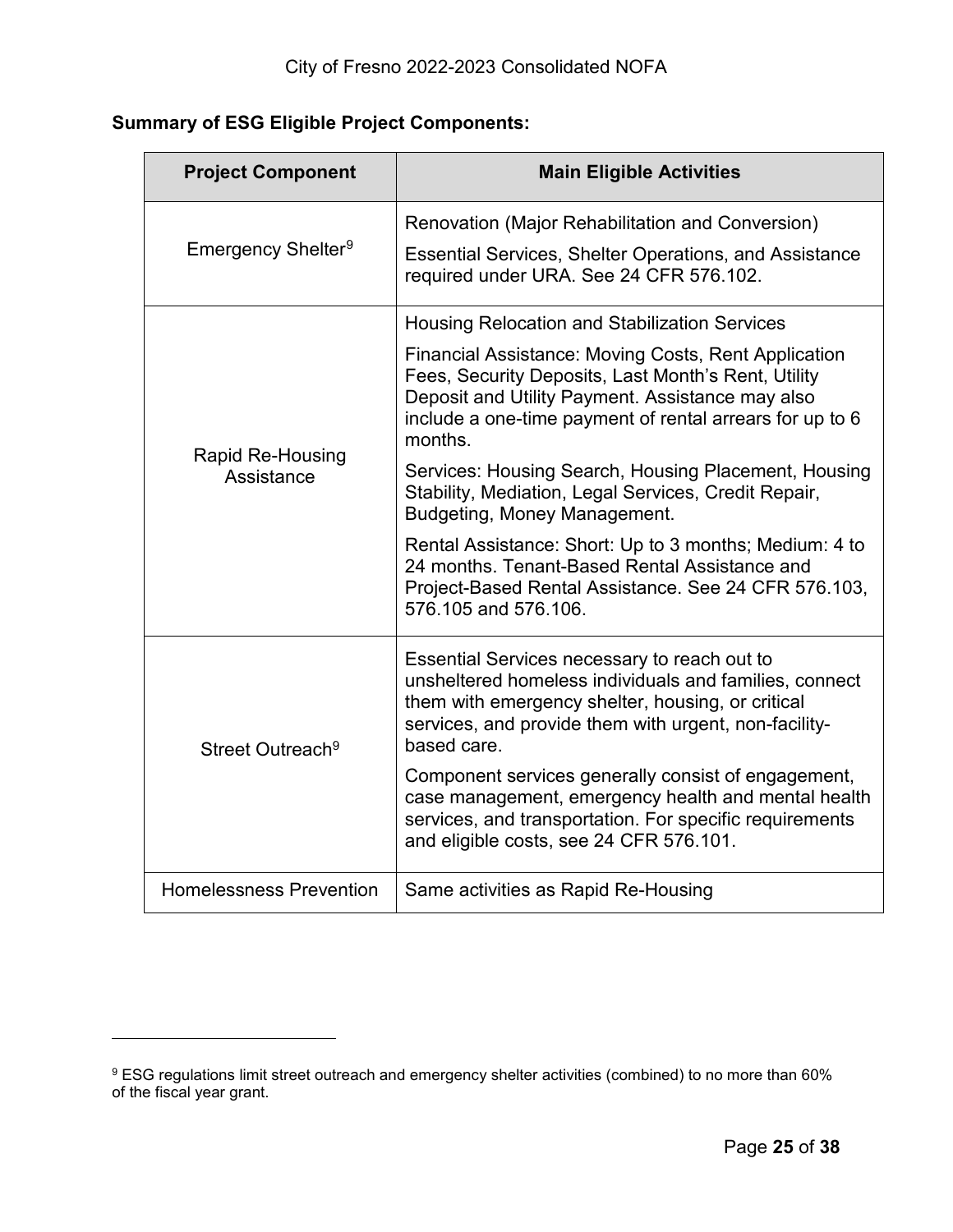| <b>Project Component</b> | <b>Main Eligible Activities</b>                                                                                                                           |
|--------------------------|-----------------------------------------------------------------------------------------------------------------------------------------------------------|
| HMIS <sup>10</sup>       | Grant funds may be used for certain Homeless<br>Management Information System (HMIS) and<br>comparable database costs, as specified at 24 CFR<br>576.107. |

See HUD's ESG Program Components Quick Reference for more information.

#### **Homelessness Definitions**

Homeless is defined as:

 $\overline{a}$ 

- 1. Individual or family who lacks a fixed, regular, and adequate nighttime residence, meaning:
	- a. Has a primary nighttime residence that is a public or private place not meant for human habitation;
	- b. Is living in a publicly or privately operated shelter designated to provide temporary living arrangements (including congregate shelters, transitional housing, and hotels and motels paid for by charitable organizations or by federal, state and local government programs); or
	- c. Is exiting an institution where (s)he has resided for 90 days or less and who resided in an emergency shelter or place not meant for human habitation immediately before entering that institution
- 2. Individual or family who will imminently lose their primary nighttime residence, provided that:
	- a. Residence will be lost within 14 days of the date of application for homeless assistance;
	- b. No subsequent residence has been identified; and
	- c. The individual or family lacks the resources or support networks needed to obtain other permanent housing
- 3. Unaccompanied youth under 25 years of age, or families with children and youth, who do not otherwise qualify as homeless under this definition, but who:

<span id="page-25-0"></span> $10$  HMIS participation is required as a project component within all proposals, but may not be the sole project component.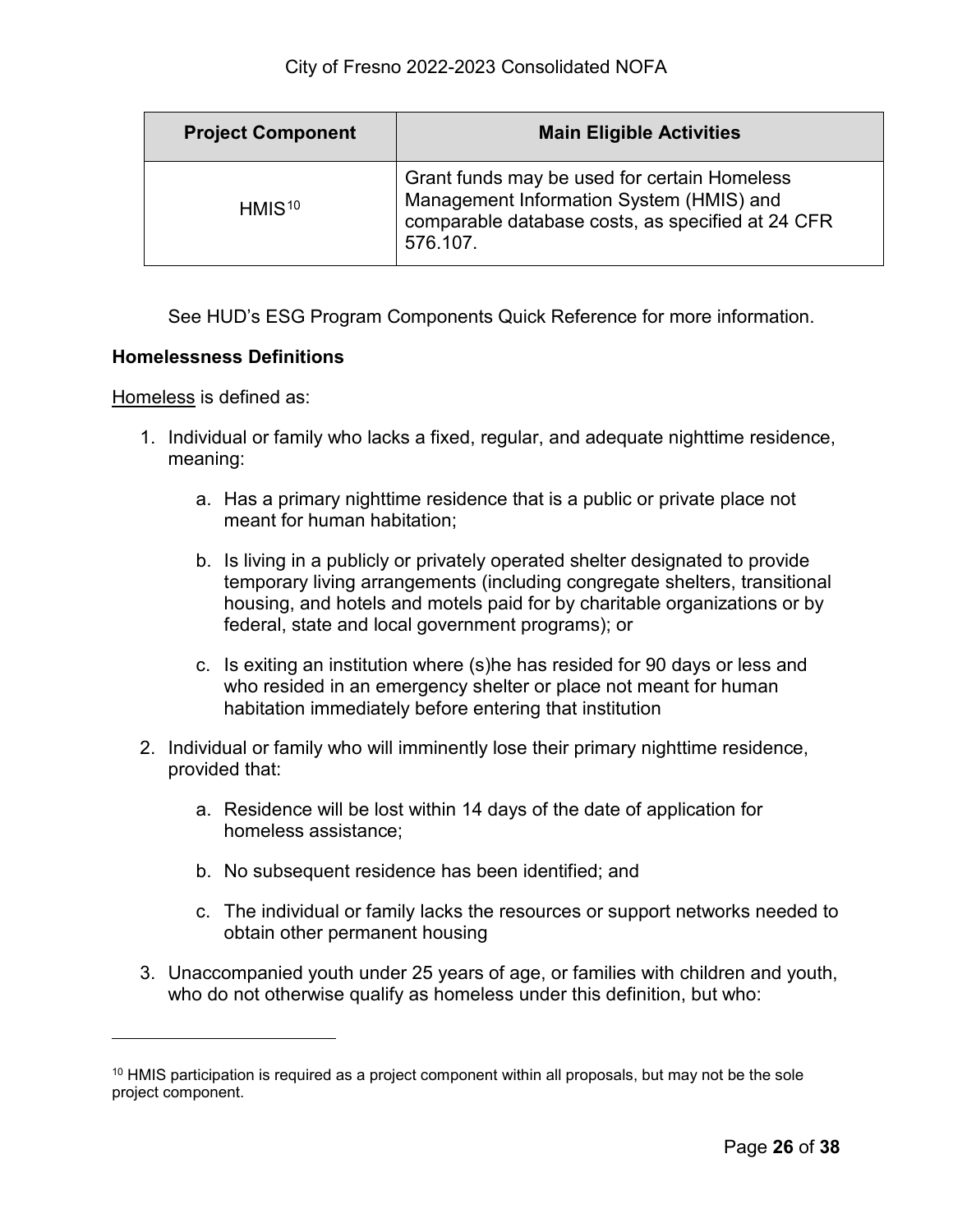- a. Are defined as homeless under the other listed federal statutes;
- b. Have not had a lease, ownership interest, or occupancy agreement in permanent housing during the 60 days prior to the homeless assistance application;
- c. Have experienced persistent instability as measured by two moves or more during in the preceding 60 days; and
- d. Can be expected to continue in such status for an extended period of time due to special needs or barrier
- 4. Any individual or family who:
	- a. Is fleeing, or is attempting to flee, domestic violence;
	- b. Has no other residence; and
	- c. Lacks the resources or support networks to obtain other permanent housings

At risk of Homelessness is defined as:

- 1. An individual or family who:
	- a. Has an annual income below 30% of median family income for the area; AND
	- b. Does not have sufficient resources or support networks immediately available to prevent them from moving to an emergency shelter or another place defined in Category 1 of the "homeless" definition; AND
	- c. Meets one of the following conditions:
		- i. Has moved because of economic reasons 2 or more times during the 60 days immediately preceding the application for assistance; OR
		- ii. Is living in the home of another because of economic hardship; OR
		- iii. Has been notified that their right to occupy their current housing or living situation will be terminated within 21 days after the date of application for assistance; OR
		- iv. Lives in a hotel or motel and the cost is not paid for by charitable organizations or by Federal, State, or local government programs for low-income individuals; OR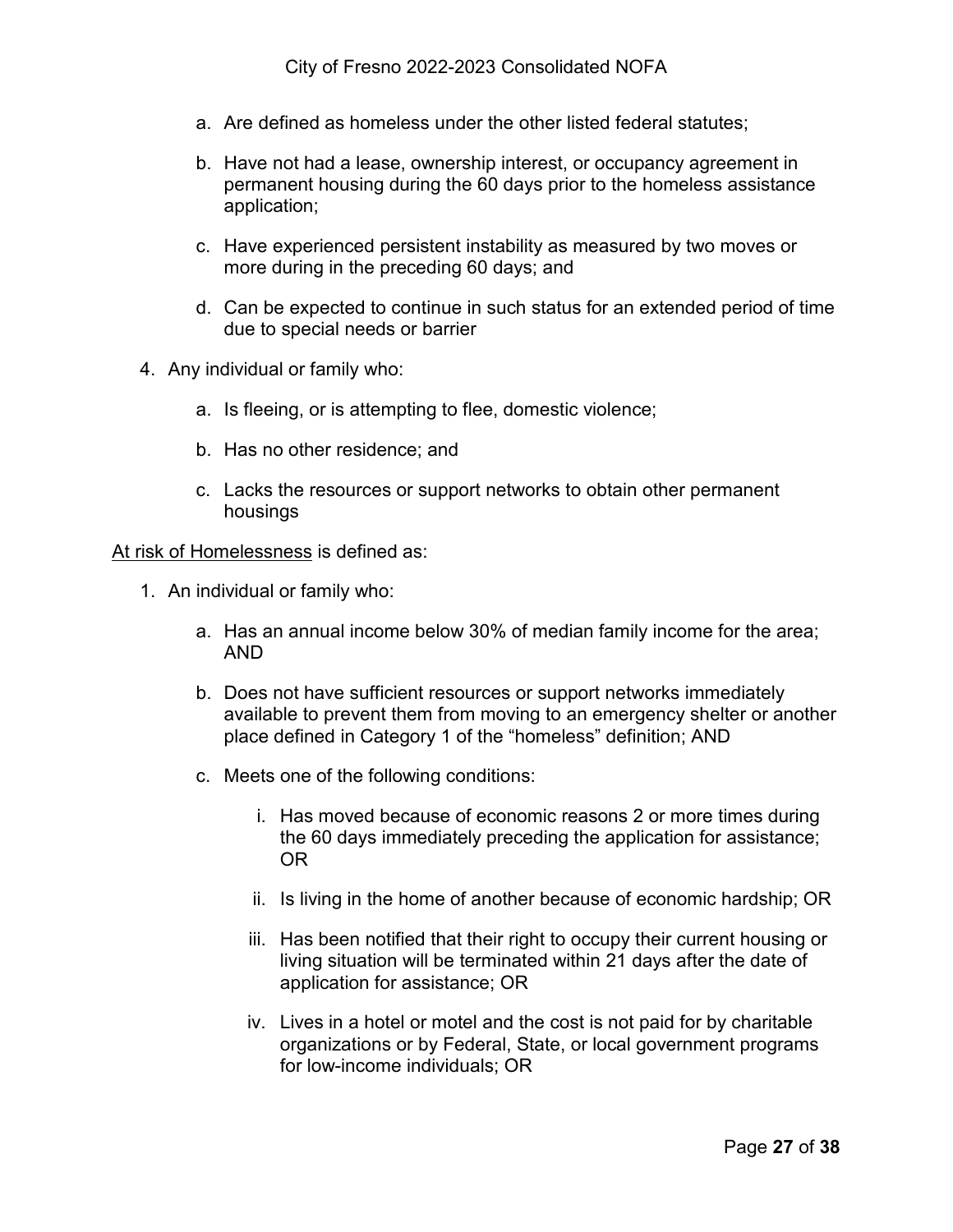- v. Lives in an SRO or efficiency apartment unit in which there reside more than 2 persons or lives in a larger housing unit in which there reside more than one and a half persons per room; O
- vi. Is exiting a publicly funded institution or system of care; OR
- vii. Otherwise lives in housing that has characteristics associated with instability and an increased risk of homelessness, as identified in the recipient's approved Con Plan
- 2. A child or youth who does not qualify as homeless under the homeless definition, but qualifies as homeless under another Federal statute

An unaccompanied youth who does not qualify as homeless under the homeless definition, but qualifies as homeless under section 725(2) of the McKinney-Vento Homeless Assistance Act, and the parent(s) or guardian(s) or that child or youth if living with him or her.

#### **Conditions**

The City of Fresno Housing and Community Development Division (HCDD) reserves the right to determine which funding source will be used to fund specific proposals, negotiate and award contracts to multiple applicants, and request additional information from applicants. By the act of submitting a proposal, applicants acknowledge and agree to the terms and conditions of this NOFA and to the accuracy of the information submitted in response. HCDD reserves the right to reject any and all submittals or waive any irregularities in the submittal requirements. All submittal packages become the property of HCDD.

All requirements of the ESG Program apply under this NOFA. The HEARTH Act significantly revised the ESG Programs regulations at 24 CFR Part 576 and established new requirements for the ESG Program. HCDD recommends that all organizations applying for funding review ESG Program eligibility criteria carefully.

#### **Ineligible ESG Activities**

- Assistance to organizations that require religious instruction or counseling, as part of the provision of homeless assistance. Renovation of certain buildings belonging to primarily religious organizations is defined by HUD as prohibited from receiving ESG funding.
- Assistance to organizations with facilities that do not have documentation that the units to be occupied by children under the age of six have not been abated for lead-based paint. If a shelter has units having one or more bedrooms, and a person receives assistance for more than 100 days, all child-occupied spaces must be lead-safe. Organizations with units that are not exempt will be required to provide documentation that the units have met the requirements of the law.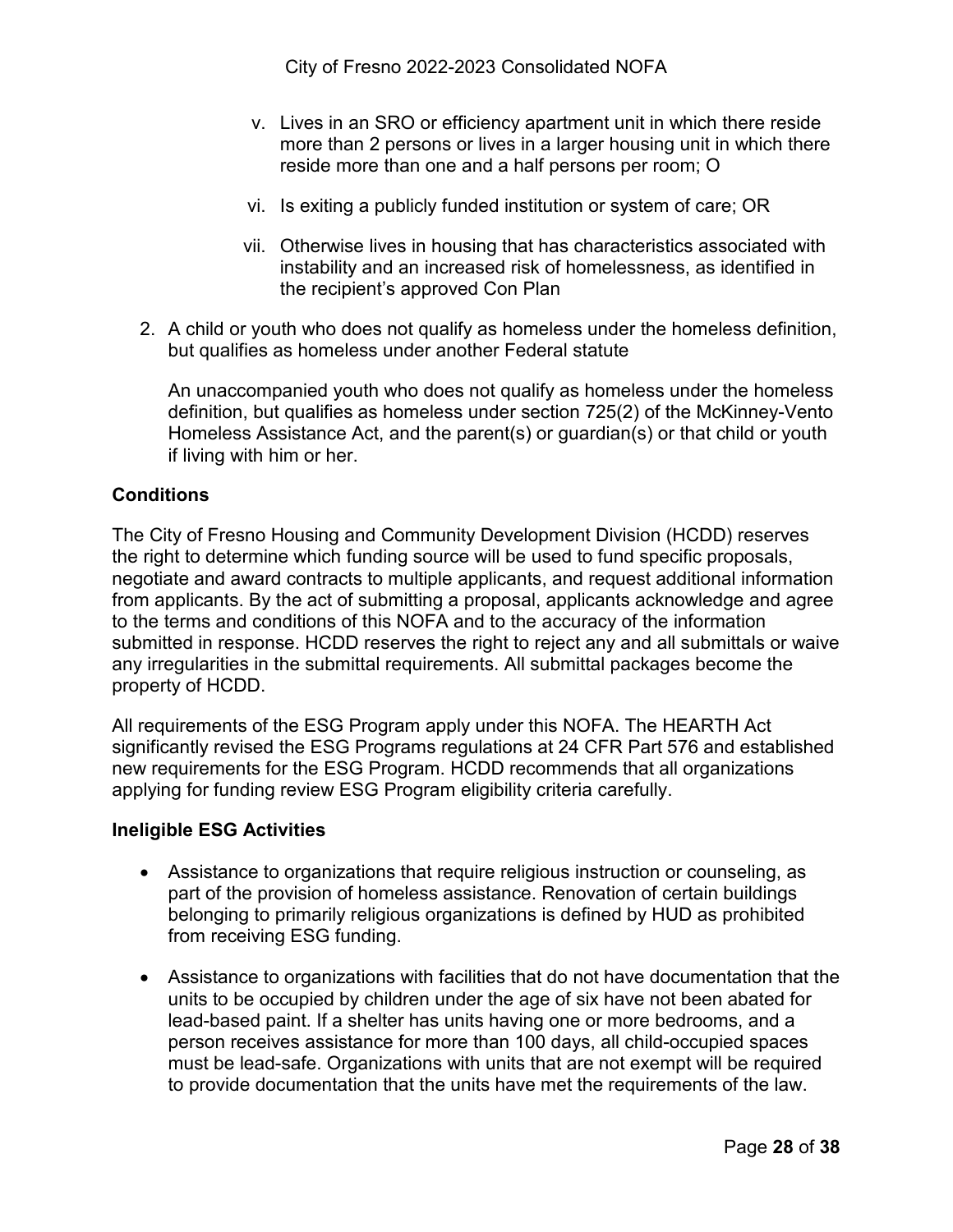#### <span id="page-28-0"></span>*Appendix D: HOPWA Program Description*

The Housing Opportunities for Persons with HIV/AIDS (HOPWA) program is designed to identify sheltered and unsheltered persons with HIV/AIDS, as well as those at risk of homelessness, and provide the services necessary to help those persons quickly regain stability in permanent housing after experiencing a housing crisis and/or homelessness.

The City of Fresno receives an annual allocation of HOPWA funding. All funded agencies are required to follow federal guidelines in the implementation of the HOPWA Program. The City of Fresno has written policies and procedures to facilitate the agencies in implementing the HOPWA guidelines as set by the U.S. Department of Housing and Urban Development.

Subrecipient agencies will provide assistance related to housing of persons at risk of becoming homeless and housing persons that are currently homeless, as well as provide housing relocation and stabilization services.

#### **Target Population**

The funds under this program are intended to target two populations of persons facing housing instability:

- 1. Individuals and families who are experiencing homelessness (residing in emergency or transitional shelters or on the street) and need temporary assistance in order to obtain housing and retain it, and
- 2. Individuals and families who are currently in housing but are at risk of becoming homeless and need temporary rent or utility assistance to prevent them from becoming homeless or assistance to move to another unit.

#### **Summary of HOPWA Eligible Project Components:**

| <b>Project Component</b>                        | <b>Main Eligible Activities</b>                                                                                                                                                                                                  |
|-------------------------------------------------|----------------------------------------------------------------------------------------------------------------------------------------------------------------------------------------------------------------------------------|
| <b>Tenant-based Rental</b><br>Assistance (TBRA) | Rent subsidy, rent standards, and rent reasonableness<br>with respect to shared housing arrangements for the<br>assisted family or individual shall be voluntary to the<br>rules as described at HUD 24 CFR 574.300, .310, .320. |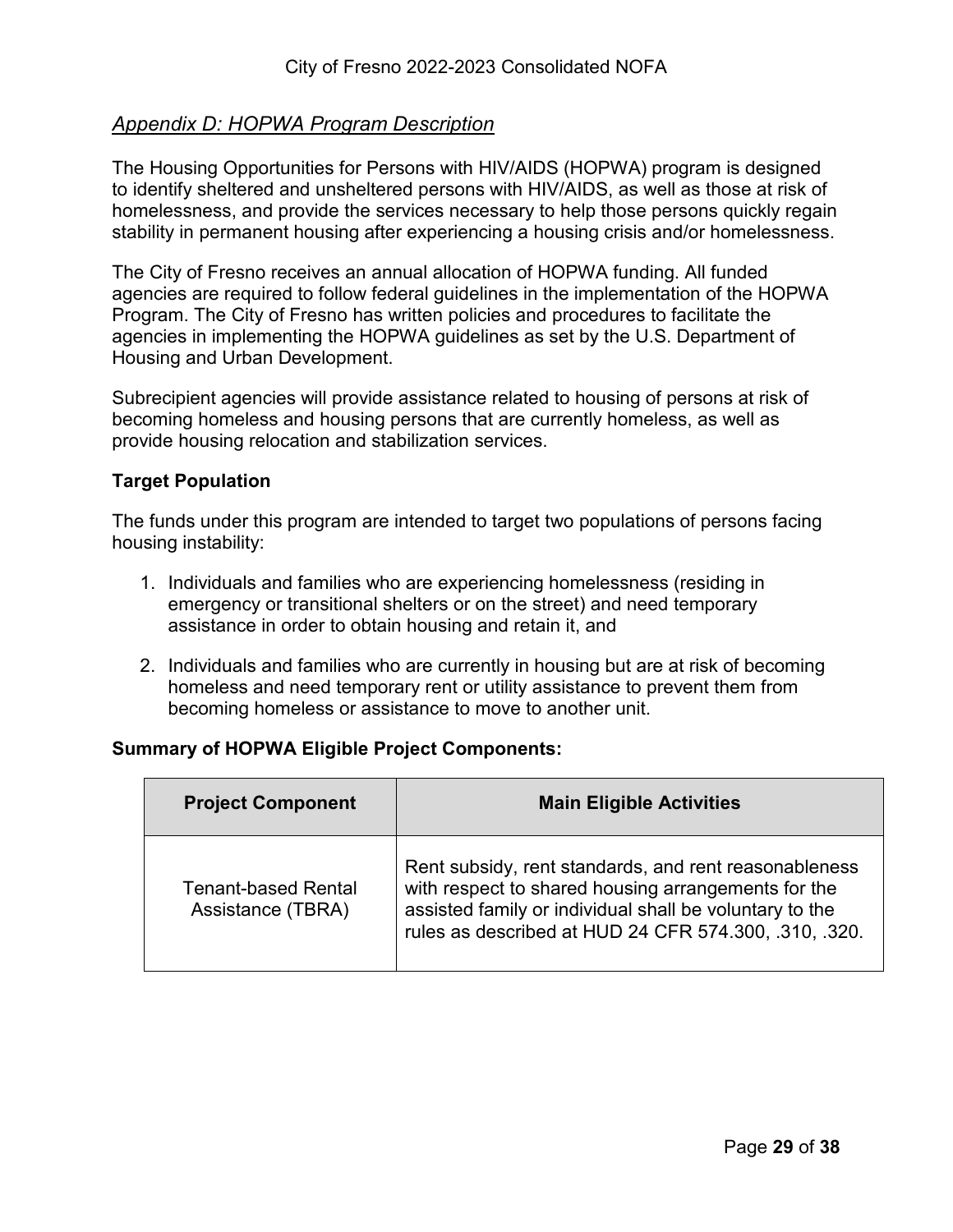| <b>Project Component</b>                      | <b>Main Eligible Activities</b>                                                                                                                                                                                                                                                                                                                                                                        |
|-----------------------------------------------|--------------------------------------------------------------------------------------------------------------------------------------------------------------------------------------------------------------------------------------------------------------------------------------------------------------------------------------------------------------------------------------------------------|
| <b>STRMU</b>                                  | Short-term rent, mortgage, and utility payments to<br>prevent the homelessness of the tenant or mortgagor of<br>a dwelling. Short-term supported housing includes<br>facilities to provide temporary shelter to eligible<br>individuals as well as rent, mortgage, and utilities<br>payments to enable eligible individuals to remain in their<br>own dwellings.                                       |
|                                               | Rent, mortgage, and utilities payments to prevent the<br>homelessness of the tenant or mortgagor of a dwelling<br>may not be provided over a period of more than 21<br>weeks in any 52 week period, as described at HUD 24<br>CFR 574.300, 330(a).                                                                                                                                                     |
| <b>Supportive Services</b>                    | Supportive services including, but not limited to, health,<br>mental health, assessment, permanent housing<br>placement, drug and alcohol abuse treatment and<br>counseling, day care, personal assistance, nutritional<br>services, intensive care when required, and assistance<br>in gaining access to local, State and Federal<br>government benefits as described at HUD 24 CFR<br>574.300(b)(7). |
| <b>Housing Information</b><br><b>Services</b> | Housing information services including, but not limited<br>to, counseling, information, and referral services to<br>assist an eligible person to locate, acquire, finance, and<br>maintain housing, as described at HUD 24 CFR<br>574.300(1)                                                                                                                                                           |
| Administration                                | Eligible costs of overall program management,<br>coordination, monitoring and evaluation. Salaries,<br>wages, and related costs of the staff of subrecipients, or<br>other staff engaged in program administration, as<br>specified at HUD 24 CFR 576.108.                                                                                                                                             |

See HUD's HOPWA Program Components Quick Reference for more information.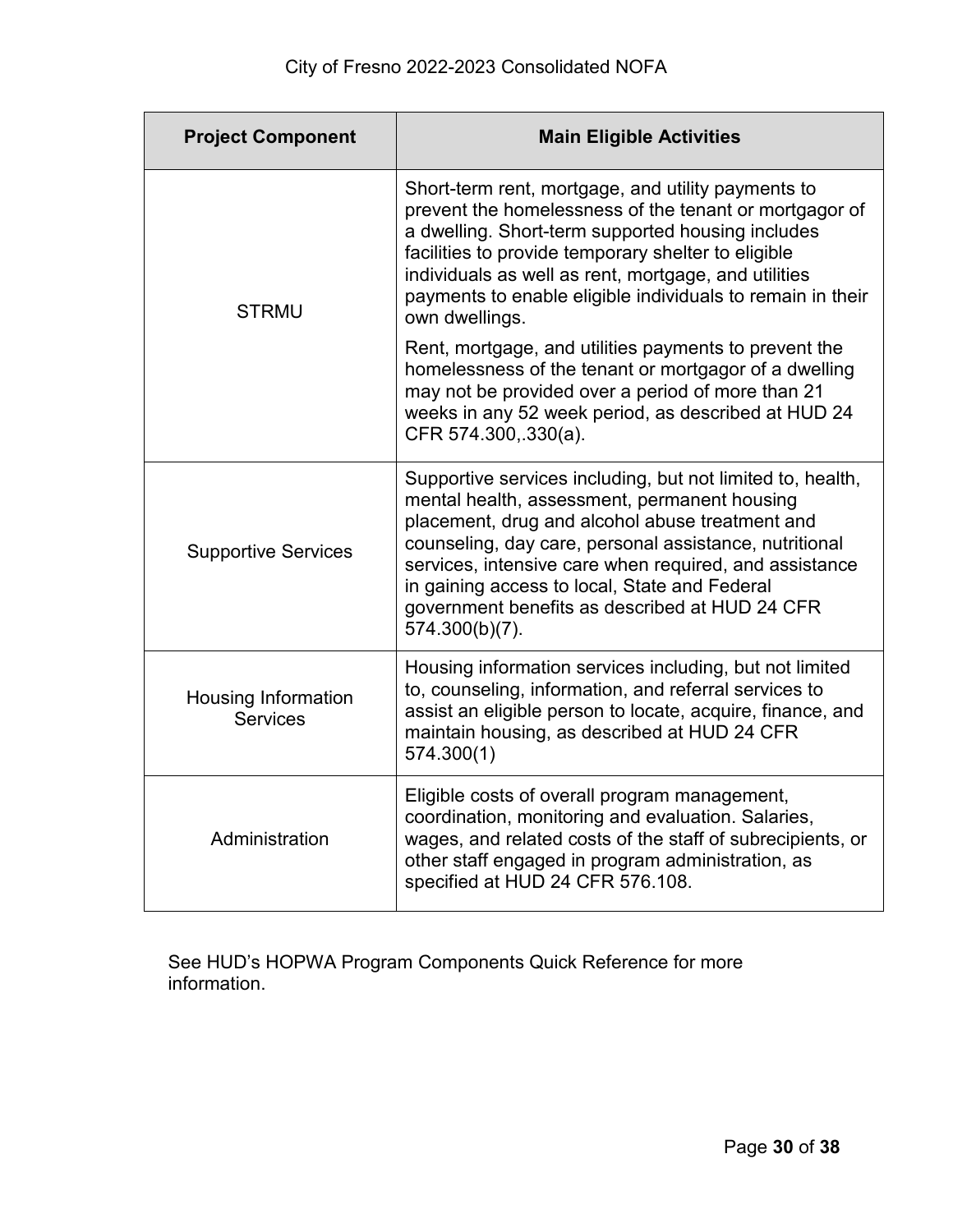### <span id="page-30-0"></span>*Appendix E: CDBG National Objectives*

| <b>National</b><br><b>Objective</b><br>(NOC) | <b>Description</b>                                                                                                                                                                                                                                                                                       | <b>24 CFR Citation</b> |
|----------------------------------------------|----------------------------------------------------------------------------------------------------------------------------------------------------------------------------------------------------------------------------------------------------------------------------------------------------------|------------------------|
| <b>LMA</b>                                   | Low/mod area benefit                                                                                                                                                                                                                                                                                     | 570.208(a)(1)          |
|                                              | Activities providing benefits that are available to<br>all the residents of a particular area, at least 51%<br>of whom are low/mod income. The service area<br>of a LMA activity is identified by the grantee, and<br>need not coincide with Census tracts or other<br>officially recognized boundaries. |                        |
| <b>LMAFI</b>                                 | Low/mod area benefit, community development<br>financial institution (CDFI)                                                                                                                                                                                                                              | 570.208(d)(6)(i)       |
|                                              | Job creation and retention activities that are<br>carried out by a CDFI and that the grantee elects<br>to consider as meeting the low/mod area benefit<br>criteria.                                                                                                                                      |                        |
| <b>LMASA</b>                                 | Low/mod area benefit, neighborhood<br>revitalization strategy area (NRSA)                                                                                                                                                                                                                                | 570.208(d)(5)(i)       |
|                                              | Job creation and retention activities that are<br>carried out pursuant to a HUD-approved<br>Neighborhood Revitalization Strategy (NRS) and<br>that the grantee elects to consider as meeting<br>the low/mod area benefit criteria.                                                                       |                        |
| <b>LMC</b>                                   | Low/mod limited clientele benefit                                                                                                                                                                                                                                                                        | 570.208(a)(2)          |
|                                              | Activities that benefit a limited clientele, at least<br>51% of whom are low/mod income. LMC<br>activities provide benefits to a specific group of<br>persons rather than to all the residents of a<br>particular area.                                                                                  |                        |
| <b>LMCMC</b>                                 | Low/mod limited clientele, micro-enterprises                                                                                                                                                                                                                                                             | 570.208(a)(2)(iii)     |
|                                              | Activities carried out under 24 CFR 570.201(o)<br>that benefit micro-enterprise owners/developers<br>who are low/mod income.                                                                                                                                                                             |                        |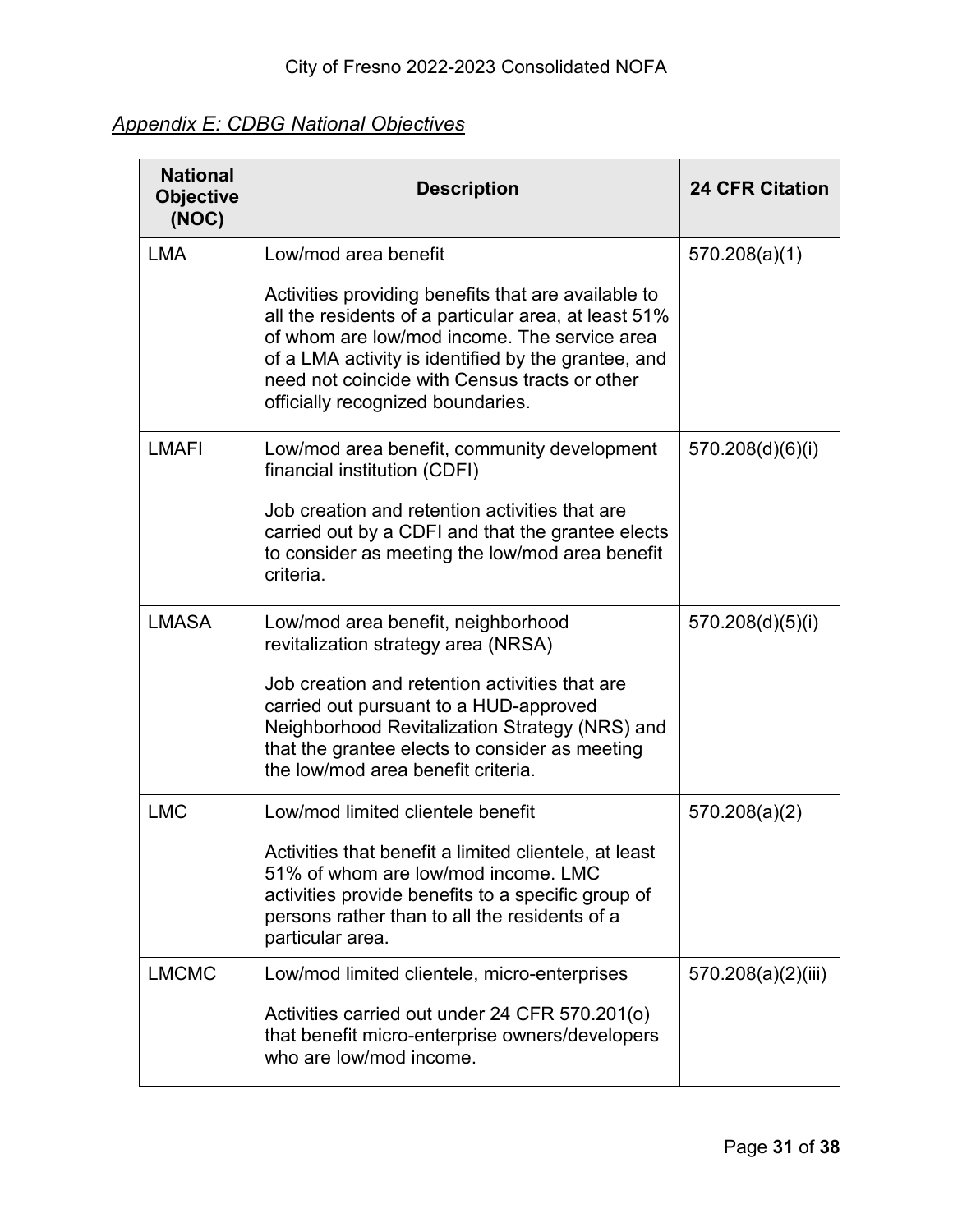| <b>National</b><br><b>Objective</b><br>(NOC) | <b>Description</b>                                                                                                                                                                                                                                                                                                                                                                                                                                                                                                                                                                             | <b>24 CFR Citation</b> |
|----------------------------------------------|------------------------------------------------------------------------------------------------------------------------------------------------------------------------------------------------------------------------------------------------------------------------------------------------------------------------------------------------------------------------------------------------------------------------------------------------------------------------------------------------------------------------------------------------------------------------------------------------|------------------------|
| <b>LMCSV</b>                                 | Low/mod limited clientele, job service benefit                                                                                                                                                                                                                                                                                                                                                                                                                                                                                                                                                 | 570.208(a)(2)(iv)      |
|                                              | Activities that provide job training, placement<br>and/or employment support services in which the<br>percentage of low/mod persons assisted is less<br>than 51%, but the proportion of the total cost<br>paid by CDBG does not exceed the proportion of<br>the total number of persons assisted who are<br>low/mod.                                                                                                                                                                                                                                                                           |                        |
| <b>LMH</b>                                   | Low/mod housing benefit                                                                                                                                                                                                                                                                                                                                                                                                                                                                                                                                                                        | 570.208(a)(3)          |
|                                              | Activities undertaken to provide or improve<br>permanent residential structures that will be<br>occupied by low/mod income households.                                                                                                                                                                                                                                                                                                                                                                                                                                                         |                        |
| <b>LMHSP</b>                                 | Low/mod housing benefit, CDFI or NRSA                                                                                                                                                                                                                                                                                                                                                                                                                                                                                                                                                          | 570.208(d)(5)(ii)      |
|                                              | Activities carried out by a CDFI or pursuant to a<br>HUD- approved Neighborhood Revitalization<br>Strategy (NRS) to provide or improve permanent<br>residential structures that the grantee elects to<br>consider as a single structure for purposes of<br>determining national objective compliance. For<br>example, two single-unit homes rehabilitated in<br>an NRS may be considered a single structure; at<br>least one of the units must be occupied by a<br>low/mod household. If ten single-unit homes<br>were assisted, at least six (51%) must be<br>occupied by low/mod households. | and $(d)(6)(ii)$       |
| <b>LMJ</b>                                   | Low/mod job creation and retention                                                                                                                                                                                                                                                                                                                                                                                                                                                                                                                                                             | 570.208(a)(4)          |
|                                              | Activities undertaken to create or retain<br>permanent jobs, at least 51% of which will be<br>made available to or held by low/mod persons.                                                                                                                                                                                                                                                                                                                                                                                                                                                    |                        |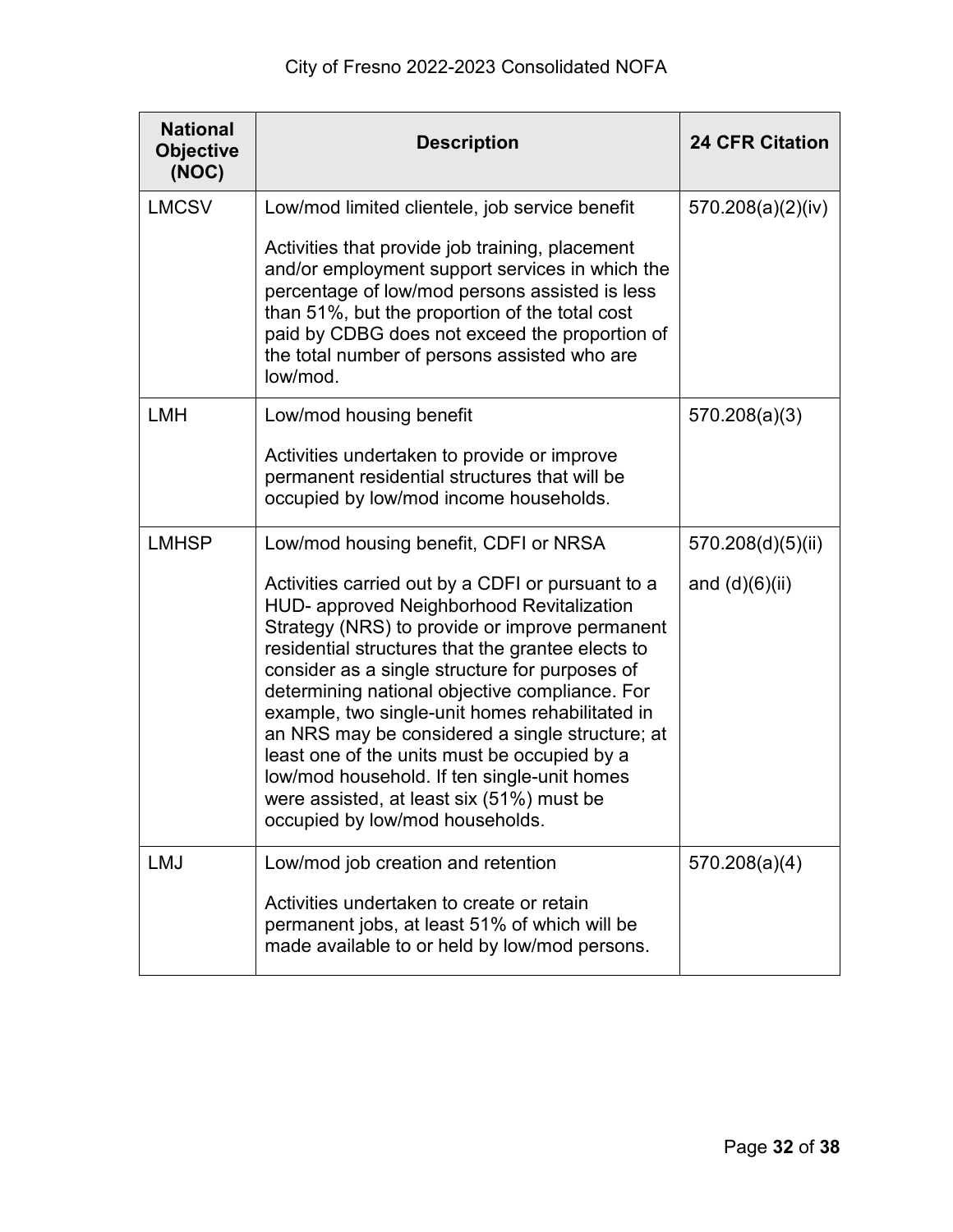| <b>National</b><br><b>Objective</b><br>(NOC) | <b>Description</b>                                                                                                                                                                                                                                                                    | <b>24 CFR Citation</b>   |
|----------------------------------------------|---------------------------------------------------------------------------------------------------------------------------------------------------------------------------------------------------------------------------------------------------------------------------------------|--------------------------|
| <b>LMJFI</b>                                 | Low/mod job creation and retention, public<br>facility/ improvement benefit                                                                                                                                                                                                           | 570.208(a)(4)(vi)<br>(F) |
|                                              | Public facility/improvement activities that are<br>undertaken principally for the benefit of one or<br>more businesses and that result in the<br>creation/retention of jobs.                                                                                                          |                          |
| <b>LMJP</b>                                  | Low/mod job creation, location-based<br>Activities where a job is held by or made<br>available to a low/mod person based on the<br>location of the person's residence or the location<br>of the assisted business.                                                                    | 570.208(a)(4)(iv)        |
| <b>SBA</b>                                   | Slum/blight area benefit                                                                                                                                                                                                                                                              | 570.208(b)(1)            |
|                                              | Activities undertaken to prevent or eliminate<br>slums or blight in a designated area.                                                                                                                                                                                                |                          |
| <b>SBR</b>                                   | Slum/blight, urban renewal areas                                                                                                                                                                                                                                                      | 570.208(b)(3)            |
|                                              | Activities authorized under an Urban Renewal<br>Loan and Grant Agreement that are undertaken<br>to prevent or eliminate slums or blight in an<br>urban renewal area and that are necessary to<br>complete an Urban Renewal Plan.                                                      |                          |
| <b>SBS</b>                                   | Slum/blight, spot basis                                                                                                                                                                                                                                                               | 570.208(b)(2)            |
|                                              | Activities undertaken on a spot basis to address<br>conditions of blight or physical decay not located<br>in designated slum/blight areas.                                                                                                                                            |                          |
| <b>URG</b>                                   | Urgent need                                                                                                                                                                                                                                                                           | 570.208(c)               |
|                                              | Activities that alleviate emergency conditions of<br>recent origin that pose a serious and immediate<br>threat to the health or welfare of the community;<br>eligible only if the grantee cannot finance the<br>activity on its own and no other sources of<br>funding are available. |                          |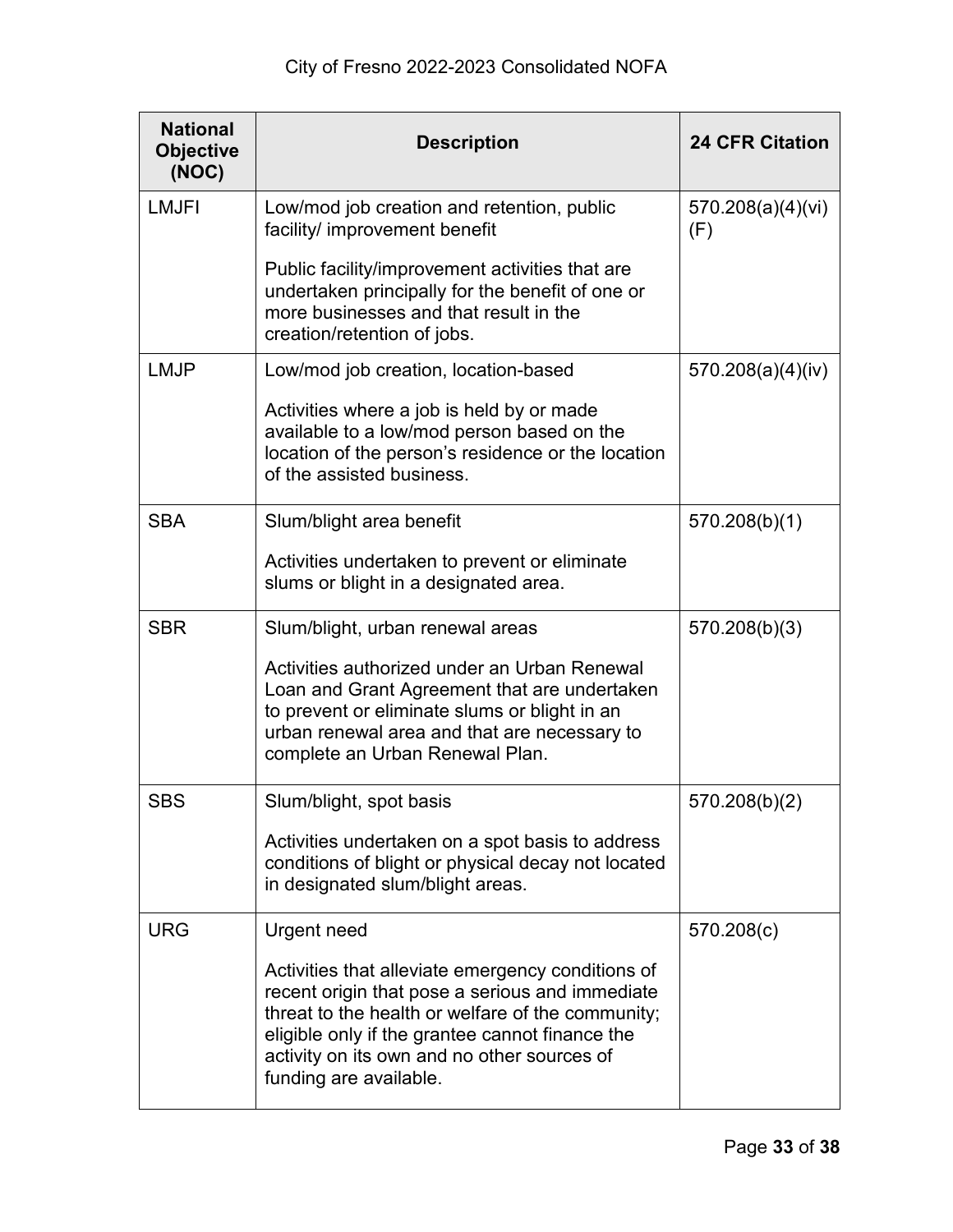| <b>Household Size</b> | <b>30% AMI</b> | 50% AMI | 80% AMI |
|-----------------------|----------------|---------|---------|
|                       | 14,650         | 24,400  | 39,050  |
| $\mathcal{P}$         | 16,750         | 27,900  | 44,600  |
| 3                     | 18,850         | 31,400  | 50,200  |
| 4                     | 20,900         | 34,850  | 55,750  |
| 5                     | 22,600         | 37,650  | 60,250  |

### <span id="page-33-0"></span>*Appendix F: Income Limits*

Income limits are effective as of July 1, 2021. View the most current CDBG income limits at<https://www.hudexchange.info/resource/5334/cdbg-income-limits/>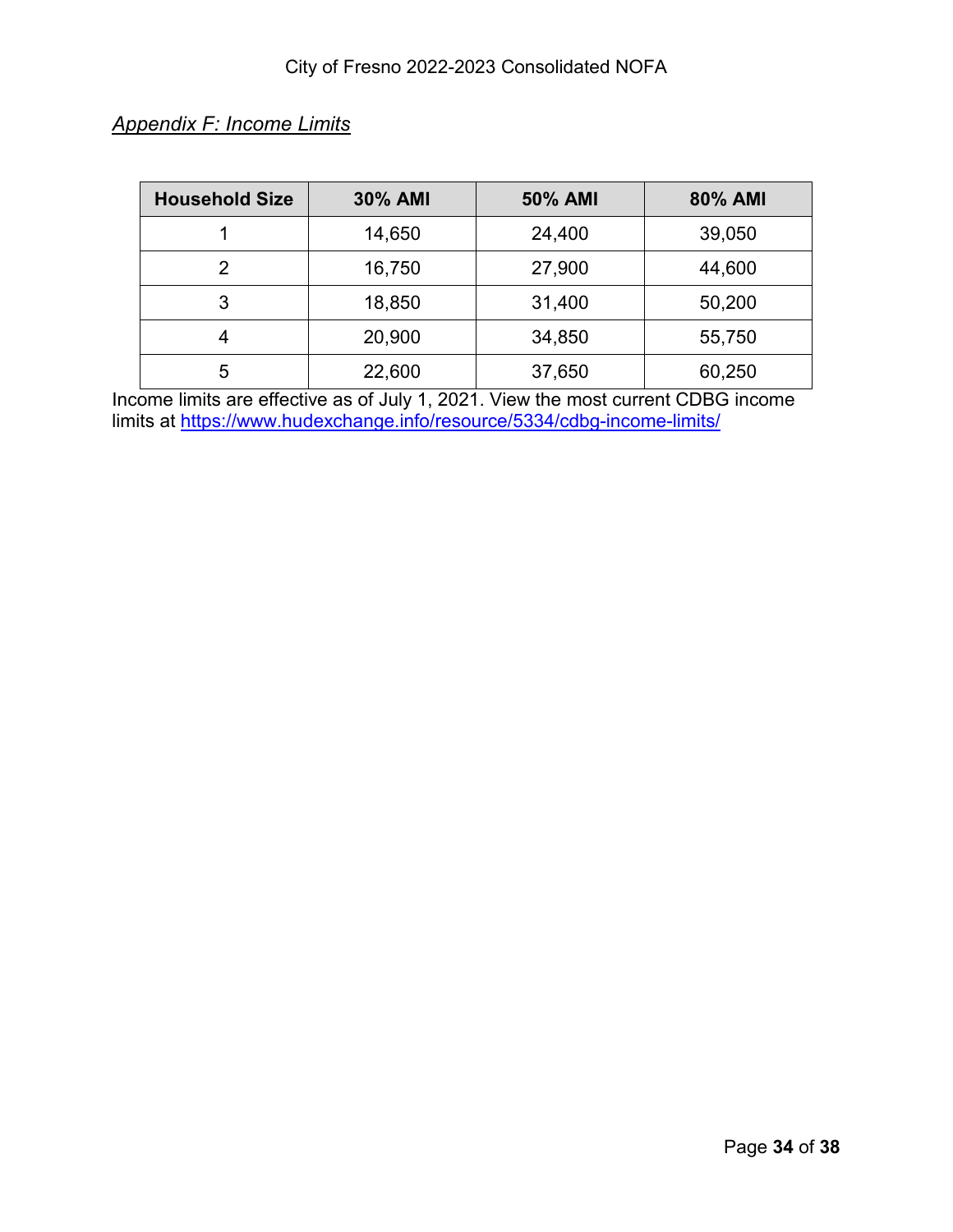#### <span id="page-34-0"></span>*Appendix G: Racially/Ethnically Concentrated Areas of Poverty (RECAPs)*

The Owner-Occupied Home Repair, Public and Community Services, and Public Infrastructure and City-Owned Facility Improvements applications award additional points for projects that are targeted to areas designated by HUD as Racially/Ethnically Concentrated Areas of Poverty (RECAPs). The below map indicates the location of these census tracts within the City (shaded areas). If you are unsure if the location of your proposed activity is within a RECAP tract, contact us for support.

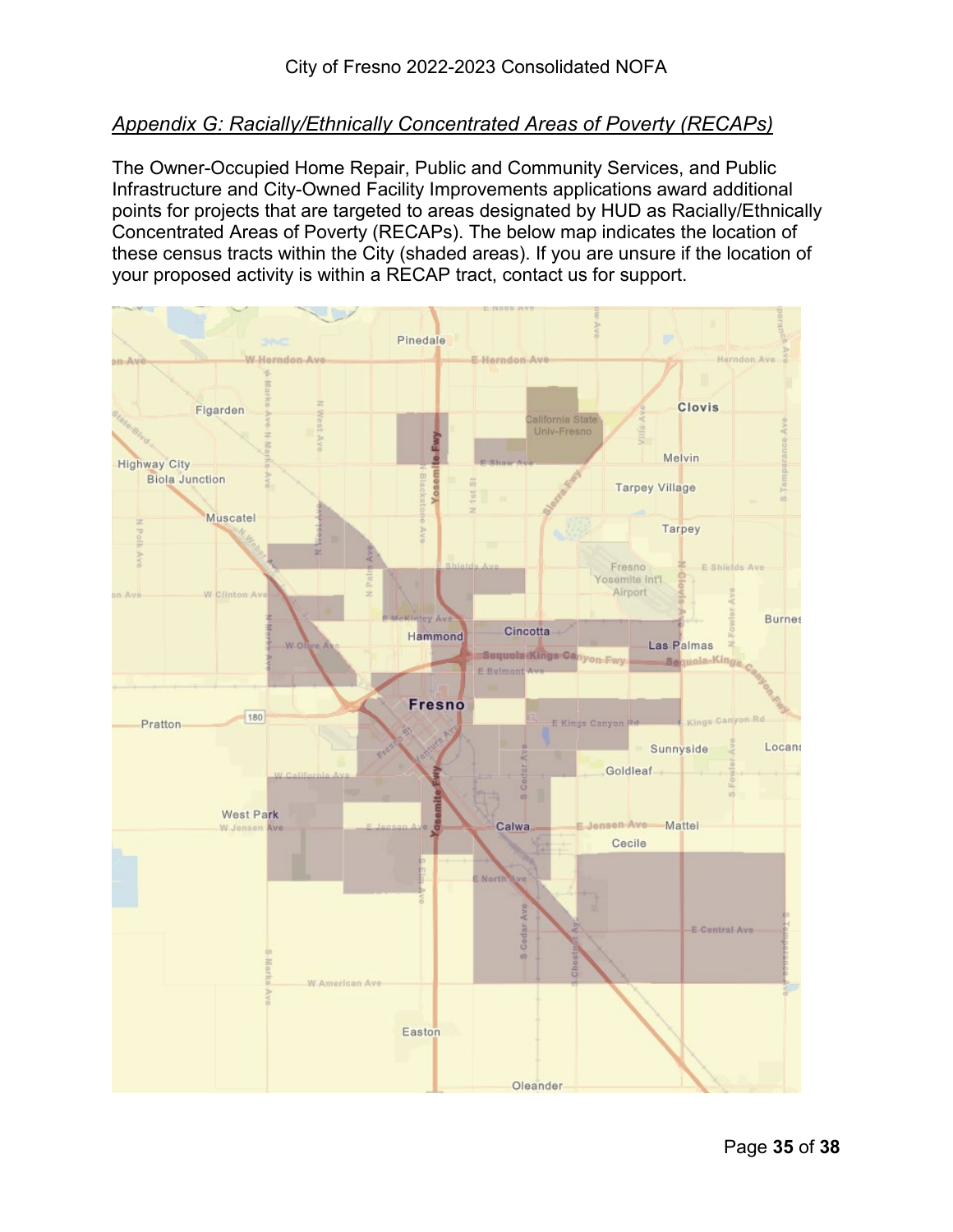### <span id="page-35-0"></span>*Appendix H: 2022-2023 (PY 2022) NOFA Timeline*

| <b>Tentative Dates</b>                       | <b>Activity</b>                                                                                                                                                                                                                                                                                            |  |
|----------------------------------------------|------------------------------------------------------------------------------------------------------------------------------------------------------------------------------------------------------------------------------------------------------------------------------------------------------------|--|
| February 4, 2022                             | <b>Release of Consolidated NOFA</b>                                                                                                                                                                                                                                                                        |  |
| February 15, 2022<br>$2:00 - 3:00$ PM        | NOFA Webinar: Application Process; Eligibility, Threshold, and<br><b>Federal Requirements</b><br>Email <b>HCDD@fresno.gov</b> to register for webinars                                                                                                                                                     |  |
| February 16, 2022<br>$2:00 - 3:00$ PM        | NOFA Webinar - Non-Profit Public Services                                                                                                                                                                                                                                                                  |  |
| <b>February 17, 2022</b><br>$2:00 - 3:00$ PM | NOFA Webinar – Homeless & Homelessness Prevention                                                                                                                                                                                                                                                          |  |
| March 4, 2022<br>$4:00$ PM                   | <b>NOFA Applications Due to City</b>                                                                                                                                                                                                                                                                       |  |
| March 18, 2022                               | Draft 2022-2023 Annual Action Plan Published for 30-day<br>Public Comment (including proposed NOFA subrecipients)                                                                                                                                                                                          |  |
| April 19, 2022                               | Conclusion of the 30-day Public Comment Period                                                                                                                                                                                                                                                             |  |
| April 28, 2022                               | City Council Consideration of 2022-2023 Annual Action Plan &<br>Authorization of Subrecipient Agreements                                                                                                                                                                                                   |  |
| May 15, 2022                                 | Annual Action Plan due to HUD                                                                                                                                                                                                                                                                              |  |
| Late Spring<br>(Target of June 30, 2022)     | Program Leads will work with selected subrecipients to acquire<br>any remaining documentation, complete any required training,<br>establish monitoring plans, conduct environmental studies,<br>and enter into subrecipient agreements (units of local<br>government will receive Notice of Grant Awards). |  |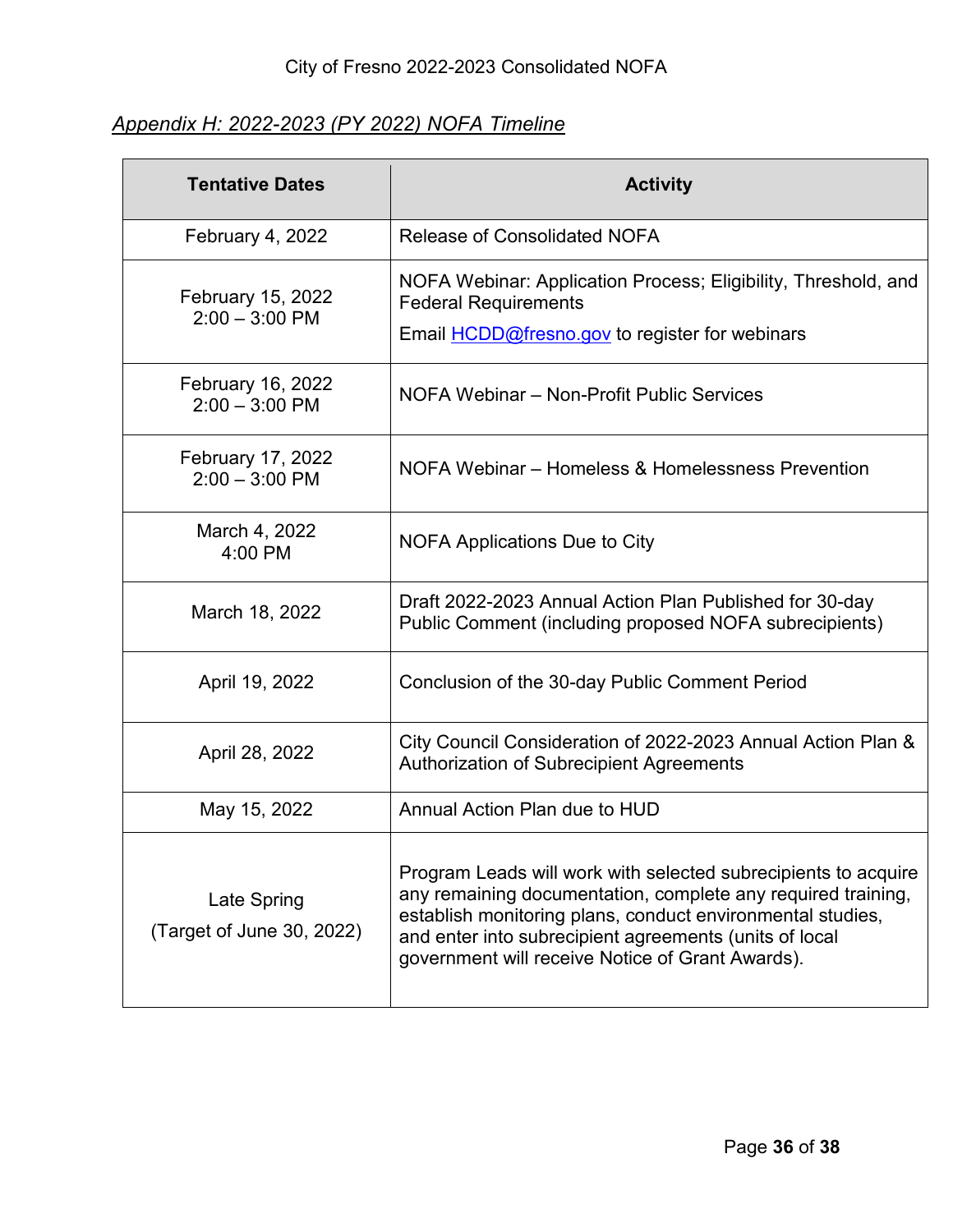#### <span id="page-36-0"></span>*Appendix I: FTP File Upload Instructions*

If you submission exceeds 40 MB, please utilize the below instructions to submit your electronic application to the Housing and Community Development Division.

- 1. Visit<http://m3.fresno.gov/upload/upload-form.php>
- 2. Select browse to find the file you want to send.

| City of Fresno Restricted Access - Windows Internet Explorer                                                                                                                                                            |  |  |  |  |
|-------------------------------------------------------------------------------------------------------------------------------------------------------------------------------------------------------------------------|--|--|--|--|
| e http://m3.fresno.gov/upload/upload-form.php                                                                                                                                                                           |  |  |  |  |
| Edit<br>File<br>View Favorites Tools Help<br>Links © COF e   Customize Links ( <a) (<a="" (<a)="" dell="" home="" manuals="" page=""> Dell Support e   Dell Warranty Parts Direct (<a) dell™="" on<="" td=""></a)></a)> |  |  |  |  |
| N Novell ZENworks Control Ce (C City of Fresno Restricted X<br>- 88 -                                                                                                                                                   |  |  |  |  |
|                                                                                                                                                                                                                         |  |  |  |  |
|                                                                                                                                                                                                                         |  |  |  |  |
| Click on <i>Browse</i> to select a file, then click on <i>Upload</i> to transfer the file to the server.                                                                                                                |  |  |  |  |
| Upload<br>Browse                                                                                                                                                                                                        |  |  |  |  |
|                                                                                                                                                                                                                         |  |  |  |  |
|                                                                                                                                                                                                                         |  |  |  |  |
|                                                                                                                                                                                                                         |  |  |  |  |

- **Choose file**  $|2|X|$ ▔▏<sup></sup>ゃଯαُता∽ Look in: **D** Inventory Name  $Size =$ Type  $\blacktriangle$ Public Works Permit Log\_test.xlsx 2,280 KB Microsoft Offic 图ISD Assets 1-5-05.xls 1,354 KB Microsoft Offic Inventory MSC PC's 599 KB File MSC\_Inventory PC's.xls 430 KB Microsoft Offic Inventory MSC Printers 152 KB File MSC\_Inventory Printers.xls 91 KB Microsoft Offic 图DPW-4th Floor CH.xls 82 KB Microsoft Offic ᆋ Microsoft Offic **Replacement DDW-4th Floor CH vlk** 82 KB. К ×, File name: Public Works Permit Log\_test.xlsx  $\blacktriangledown$  $Qpen$ Cancel Files of type:  $\|$  All Files  $[$ <sup>\*</sup>.\*)  $\overline{\mathbf{r}}$ h,
- 3. Use the selection box to locate the file you want to send and click Open: